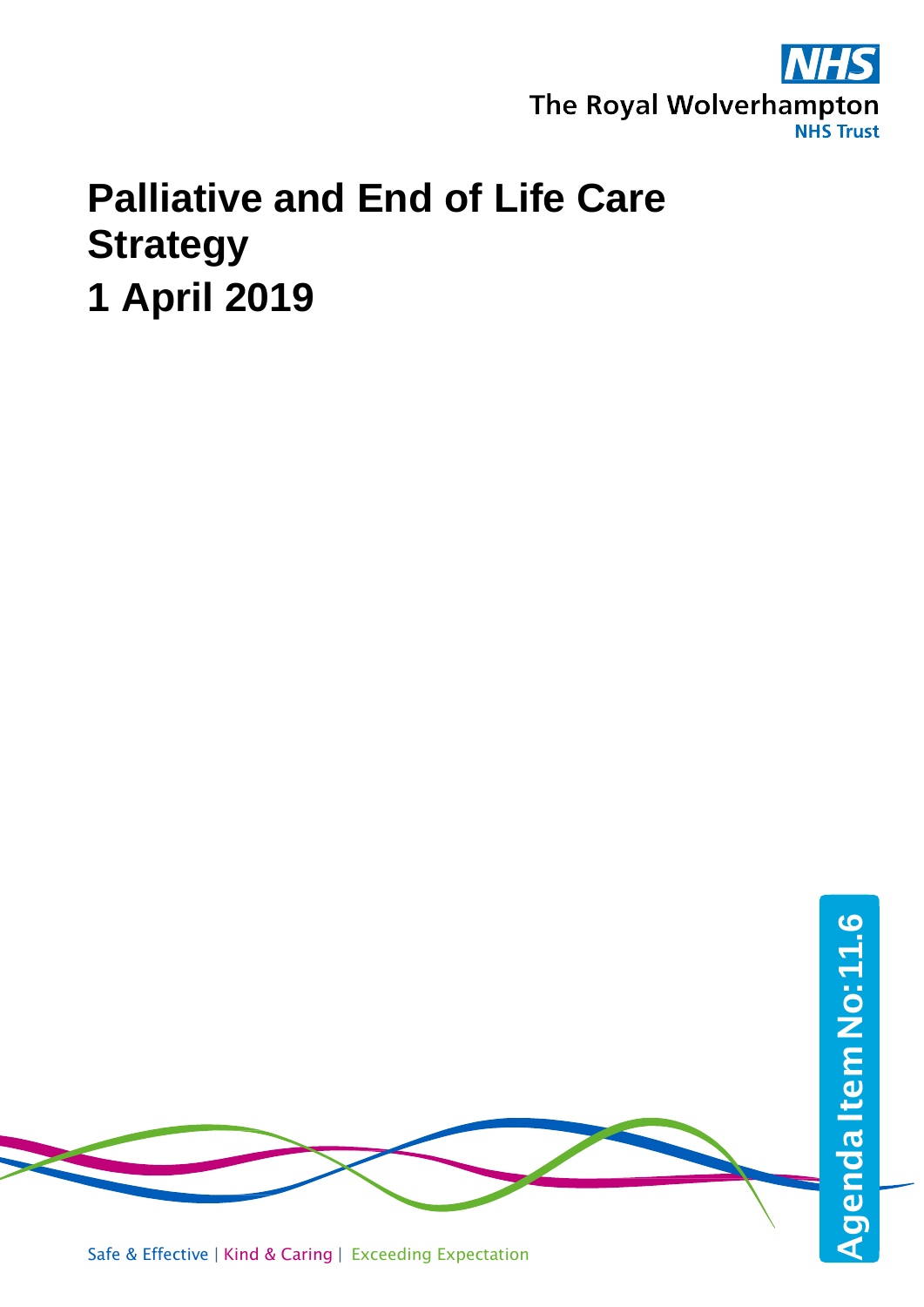| <b>Trust Board Report</b>          |                                                                                                                                                                                                                                                                                                                                                                                                                                                                                                                                                                                                                                                                                                                                                                                                                                                                                                                                                                                                                                                                                                                                                                                                                                                                                                                                                   |  |  |  |  |  |  |
|------------------------------------|---------------------------------------------------------------------------------------------------------------------------------------------------------------------------------------------------------------------------------------------------------------------------------------------------------------------------------------------------------------------------------------------------------------------------------------------------------------------------------------------------------------------------------------------------------------------------------------------------------------------------------------------------------------------------------------------------------------------------------------------------------------------------------------------------------------------------------------------------------------------------------------------------------------------------------------------------------------------------------------------------------------------------------------------------------------------------------------------------------------------------------------------------------------------------------------------------------------------------------------------------------------------------------------------------------------------------------------------------|--|--|--|--|--|--|
| <b>Meeting Date:</b>               | 01 April 2019                                                                                                                                                                                                                                                                                                                                                                                                                                                                                                                                                                                                                                                                                                                                                                                                                                                                                                                                                                                                                                                                                                                                                                                                                                                                                                                                     |  |  |  |  |  |  |
| Title:                             | Palliative & End-of-Life Care Strategy                                                                                                                                                                                                                                                                                                                                                                                                                                                                                                                                                                                                                                                                                                                                                                                                                                                                                                                                                                                                                                                                                                                                                                                                                                                                                                            |  |  |  |  |  |  |
| <b>Executive</b><br>Summary:       | The purpose of this document is to set out the Royal Wolverhampton NHS<br>Trust's strategy for palliative & end-of-life care provided by the Royal<br>Wolverhampton NHS Trust. It is informed by the Ambitions for Palliative &<br>End-of-Life Care national framework and other national directives.<br>The strategic objectives for care delivery, based on the Ambitions for<br>Palliative & End-of-Life Care national framework, are:<br>1.<br>Each person is seen as an individual.<br>2.<br>Each person gets fair access to care.<br>3.<br>Maximising comfort and wellbeing.<br>Care is coordinated.<br>4.<br>5.<br>All staff are prepared to care.<br>Each community is prepared to help.<br>6.<br>These objectives are driven by the vision to become an organisation where<br>palliative & end-of-life care is everyone's business. Everyone will feel<br>responsible for playing a positive part in delivering and achieving high-<br>quality, personalised care and support for every individual approaching the<br>end of their life and those important to them.<br>A key part of this vision is the partnership working between the Clinical<br>Commissioning Group (CCG) and other providers, both statutory and<br>voluntary.<br>Trust Policy Group approval 01 March 2019.<br>Trust Management Committee approval 22 March 2019. |  |  |  |  |  |  |
| <b>Action</b><br><b>Requested:</b> | <b>Receive and note</b><br>Approve                                                                                                                                                                                                                                                                                                                                                                                                                                                                                                                                                                                                                                                                                                                                                                                                                                                                                                                                                                                                                                                                                                                                                                                                                                                                                                                |  |  |  |  |  |  |
| For the attention<br>of the Board  | In line with the Trust's Visions and Values, there is a desire to continuously<br>improve delivery of palliative and end-of-life care.<br>This strategy is specific to patients, and those identified as important to them,<br>who have a life-threatening illness or are approaching the end of their lives. It<br>also includes care given in bereavement. It is applicable to all Trust<br>employees.<br>It will involve collaborative working with local partner organisations, including<br>the CCG, primary care services, local authority, care homes and hospices.                                                                                                                                                                                                                                                                                                                                                                                                                                                                                                                                                                                                                                                                                                                                                                        |  |  |  |  |  |  |
| <b>Assure</b>                      | N/A                                                                                                                                                                                                                                                                                                                                                                                                                                                                                                                                                                                                                                                                                                                                                                                                                                                                                                                                                                                                                                                                                                                                                                                                                                                                                                                                               |  |  |  |  |  |  |
| <b>Advise</b>                      | N/A                                                                                                                                                                                                                                                                                                                                                                                                                                                                                                                                                                                                                                                                                                                                                                                                                                                                                                                                                                                                                                                                                                                                                                                                                                                                                                                                               |  |  |  |  |  |  |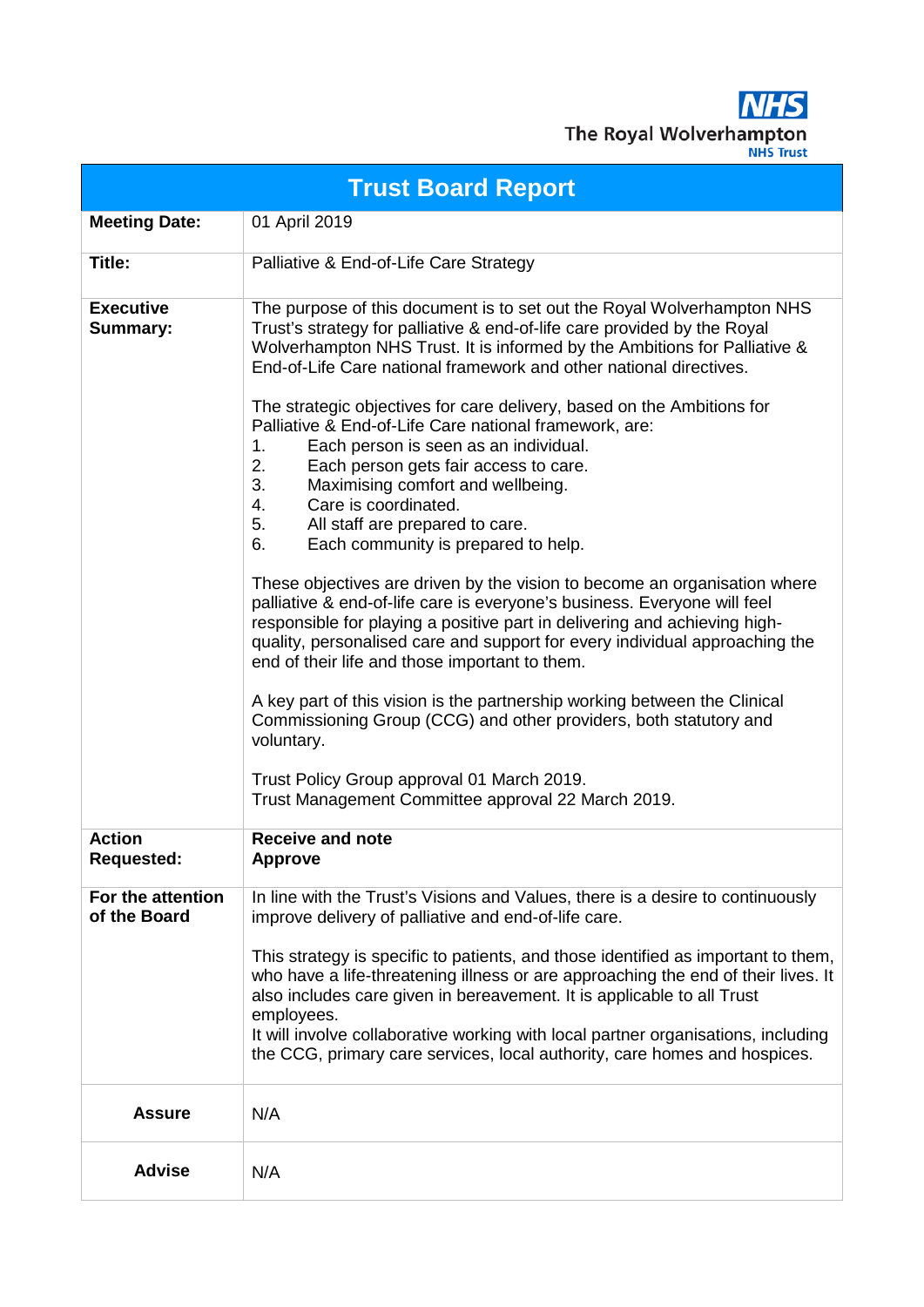| <b>Alert</b>                                                   | N/A                                                                                                                                                                                                                                                                                                                                                                                                                                                                                                                                                                                                                                                                                                                                                                             |
|----------------------------------------------------------------|---------------------------------------------------------------------------------------------------------------------------------------------------------------------------------------------------------------------------------------------------------------------------------------------------------------------------------------------------------------------------------------------------------------------------------------------------------------------------------------------------------------------------------------------------------------------------------------------------------------------------------------------------------------------------------------------------------------------------------------------------------------------------------|
| <b>Author + Contact</b>                                        | Tel 01902 695212                                                                                                                                                                                                                                                                                                                                                                                                                                                                                                                                                                                                                                                                                                                                                                |
| Details:                                                       | Email clare.marlow@nhs.net                                                                                                                                                                                                                                                                                                                                                                                                                                                                                                                                                                                                                                                                                                                                                      |
| <b>Links to Trust</b><br><b>Strategic</b><br><b>Objectives</b> | 1. Create a culture of compassion, safety and quality<br>2. Proactively seek opportunities to develop our services<br>3. To have an effective and well integrated local health and care system that operates<br>efficiently<br>4. Attract, retain and develop our staff, and improve employee engagement<br>5. Maintain financial health - Appropriate investment to patient services<br>6. Be in the top 25% of all key performance indicators                                                                                                                                                                                                                                                                                                                                 |
| <b>Resource</b><br>Implications:                               | Revenue: No (acute); Yes (community)<br>Capital: None<br><b>Workforce: None</b><br><b>Funding Source:</b><br>At the present time the resources are in place.<br>Actions may result in future business cases to deliver on the National<br>Ambitions.                                                                                                                                                                                                                                                                                                                                                                                                                                                                                                                            |
| <b>Report Data</b><br><b>Caveats</b>                           | N/A                                                                                                                                                                                                                                                                                                                                                                                                                                                                                                                                                                                                                                                                                                                                                                             |
| <b>CQC Domains</b><br><b>Equality and</b>                      | Safe: patients, staff and the public are protected from abuse and avoidable harm.<br>Effective: care, treatment and support achieves good outcomes, helping people maintain<br>quality of life and is based on the best available evidence.<br><b>Caring:</b> staff involve and treat everyone with compassion, kindness, dignity and respect.<br>Responsive: services are organised so that they meet people's needs.<br>Well-led: the leadership, management and governance of the organisation make sure it's<br>providing high-quality care that's based around individual needs, that it encourages learning<br>and innovation, and that it promotes an open and fair culture.<br>The initial screening of the Strategy did not identify any adverse / negative impact and |
| <b>Diversity Impact</b>                                        | therefore a full equality analysis was not required.                                                                                                                                                                                                                                                                                                                                                                                                                                                                                                                                                                                                                                                                                                                            |
| <b>Risks: BAF/TRR</b>                                          | N/A                                                                                                                                                                                                                                                                                                                                                                                                                                                                                                                                                                                                                                                                                                                                                                             |
| <b>Risk: Appetite</b>                                          | N/A                                                                                                                                                                                                                                                                                                                                                                                                                                                                                                                                                                                                                                                                                                                                                                             |
| <b>Public or Private:</b>                                      | Public                                                                                                                                                                                                                                                                                                                                                                                                                                                                                                                                                                                                                                                                                                                                                                          |
| <b>Other formal</b><br>bodies involved:                        | N/A                                                                                                                                                                                                                                                                                                                                                                                                                                                                                                                                                                                                                                                                                                                                                                             |
| <b>References</b>                                              | National Palliative and End of Life Care Partnership. Ambitions for palliative<br>and end of life care: A national framework for local action 2015-20.<br>2015. http://endoflifecareambitions.org.uk/wpcontent/uploads/2015/09/Ambiti<br>ons-for-Palliative-and-End-of-Life-Care.pdf                                                                                                                                                                                                                                                                                                                                                                                                                                                                                            |
| <b>NHS</b><br><b>Constitution:</b>                             | In determining this matter, the Board should have regard to the Core<br>principles contained in the Constitution of:<br>Equality of treatment and access to services<br>High standards of excellence and professionalism<br>Service user preferences<br>Cross community working<br><b>Best Value</b><br>Accountability through local influence and scrutiny                                                                                                                                                                                                                                                                                                                                                                                                                     |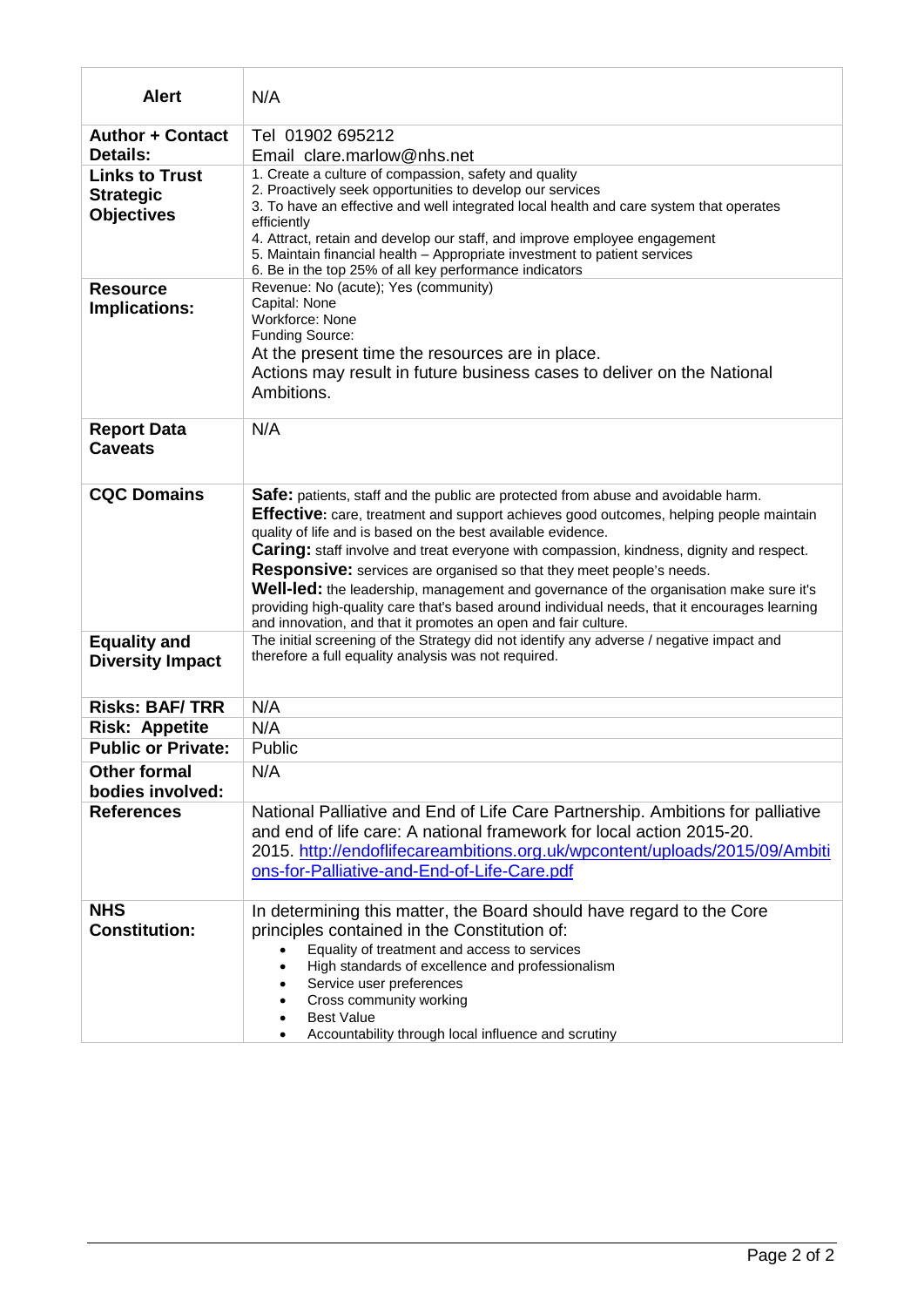### **Document Control – Strategy Template**

| <b>Strategy Name:</b><br><b>ST01</b><br><b>Palliative &amp; End-of-Life</b><br>Care Strategy (2019-<br>2022)    | <b>Version:</b><br><b>V1 March 2019</b>                |               | <b>Status:</b><br><b>Final</b>                                                      |        | <b>Author: Trust</b><br><b>Clinical Lead for</b><br>End-of-Life Care<br><b>Director</b><br><b>Sponsor: Chief</b><br><b>Nurse</b> |  |
|-----------------------------------------------------------------------------------------------------------------|--------------------------------------------------------|---------------|-------------------------------------------------------------------------------------|--------|----------------------------------------------------------------------------------------------------------------------------------|--|
| Version / Amendment                                                                                             | Version<br>Date                                        |               | Author                                                                              | Reason |                                                                                                                                  |  |
| <b>History</b>                                                                                                  | V <sub>1</sub>                                         | March<br>2019 | <b>Clare Marlow</b>                                                                 |        | <b>New Strategy</b>                                                                                                              |  |
| <b>Intended Recipients: Applicable to all Trust staff</b>                                                       |                                                        |               |                                                                                     |        |                                                                                                                                  |  |
| <b>Consultation Group / Role titles and Date:</b>                                                               |                                                        |               |                                                                                     |        |                                                                                                                                  |  |
| Trust End-of-Life Steering Group - June 2018                                                                    |                                                        |               |                                                                                     |        |                                                                                                                                  |  |
| Consultation via Trust intranet - December 2018                                                                 |                                                        |               |                                                                                     |        |                                                                                                                                  |  |
| Name and date of Trust level committee<br>where reviewed                                                        |                                                        |               | Trust Policy Group - March 2019                                                     |        |                                                                                                                                  |  |
| Name and date of final approval committee                                                                       |                                                        |               | <b>March 2019</b>                                                                   |        |                                                                                                                                  |  |
| Date of Policy issue                                                                                            |                                                        |               | <b>March 2019</b>                                                                   |        |                                                                                                                                  |  |
| <b>Review Date and Frequency (standard</b><br>review frequency is 3 yearly unless<br>otherwise indicated)       |                                                        |               | <b>March 2022</b><br>3 yearly (or sooner dependent on<br>revised national guidance) |        |                                                                                                                                  |  |
| <b>Training and Dissemination:</b>                                                                              |                                                        |               |                                                                                     |        |                                                                                                                                  |  |
| The Trust End-of-Life Steering Group will be responsible for communication and<br>facilitation of the strategy. |                                                        |               |                                                                                     |        |                                                                                                                                  |  |
| To be read in conjunction with:                                                                                 |                                                        |               |                                                                                     |        |                                                                                                                                  |  |
| Wolverhampton Integrated End of Life Care Strategy (2016-2020)                                                  |                                                        |               |                                                                                     |        |                                                                                                                                  |  |
| The Royal Wolverhampton NHS Trust Strategy (2018-2021)                                                          |                                                        |               |                                                                                     |        |                                                                                                                                  |  |
|                                                                                                                 | The Royal Wolverhampton Mortality Strategy (2018-2019) |               |                                                                                     |        |                                                                                                                                  |  |
| OP 87 Death Certification & Learning from Deaths Policy (inc OP 89)                                             |                                                        |               |                                                                                     |        |                                                                                                                                  |  |
| <b>Equality Impact (initial) Assessment (all policies):</b>                                                     |                                                        |               | <b>Completed Yes</b>                                                                |        |                                                                                                                                  |  |
| <b>Full Equality Impact assessment (as required):</b><br><b>Completed NA</b>                                    |                                                        |               |                                                                                     |        |                                                                                                                                  |  |
| If you require this document in an alternative format e.g., larger print please contact                         |                                                        |               |                                                                                     |        |                                                                                                                                  |  |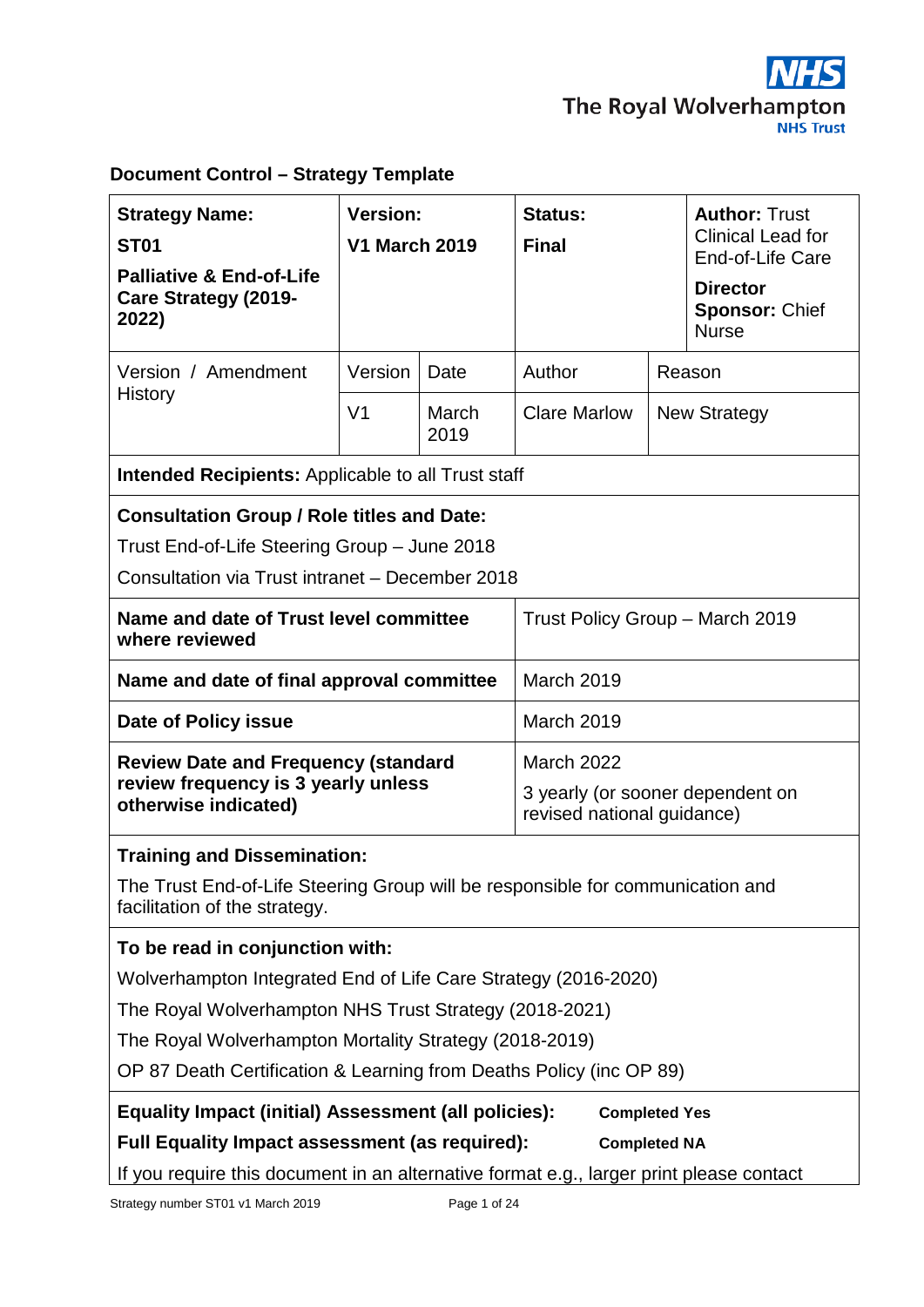**NHS Truct** 

| Central Governance Department on Ext 5114.                           |                                                                                                                                  |  |  |  |  |
|----------------------------------------------------------------------|----------------------------------------------------------------------------------------------------------------------------------|--|--|--|--|
| <b>Contact for Review</b>                                            | Dr Clare Marlow<br><b>Trust Clinical Lead for End-of-Life Care</b>                                                               |  |  |  |  |
| Implementation plan / arrangements (Title<br>of Implementation Lead) | <b>Trust Clinical Lead for End-of-Life Care</b><br>in conjunction with the Trust End-of-<br><b>Life Steering Group</b>           |  |  |  |  |
| <b>Monitoring arrangements and Committee</b>                         | Compliance Oversight Group (COG)<br>and Quality Governance Assurance<br>Committee (QGAC) - 6 monthly<br>Trust Board - 12 monthly |  |  |  |  |

#### **Document summary / key issues covered:**

The purpose of this document is to set out the Royal Wolverhampton NHS Trust's strategy for palliative & end-of-life care provided by the Royal Wolverhampton NHS Trust. It is informed by the Ambitions for Palliative & End-of-Life Care national framework and other national directives.

The strategic objectives for care delivery, based on the Ambitions for Palliative & End-of-Life Care national framework, are:

- 1. Each person is seen as an individual.
- 2. Each person gets fair access to care.
- 3. Maximising comfort and wellbeing.
- 4. Care is coordinated.
- 5. All staff are prepared to care.
- 6. Each community is prepared to help.

These objectives are driven by the vision to become an organisation where palliative & end-of-life care is everyone's business. Everyone will feel responsible for playing a positive part in delivering and achieving high-quality, personalised care and support for every individual approaching the end of their life and those important to them.

A key part of this vision is the partnership working between the Clinical Commissioning Group (CCG) and other providers, both statutory and voluntary.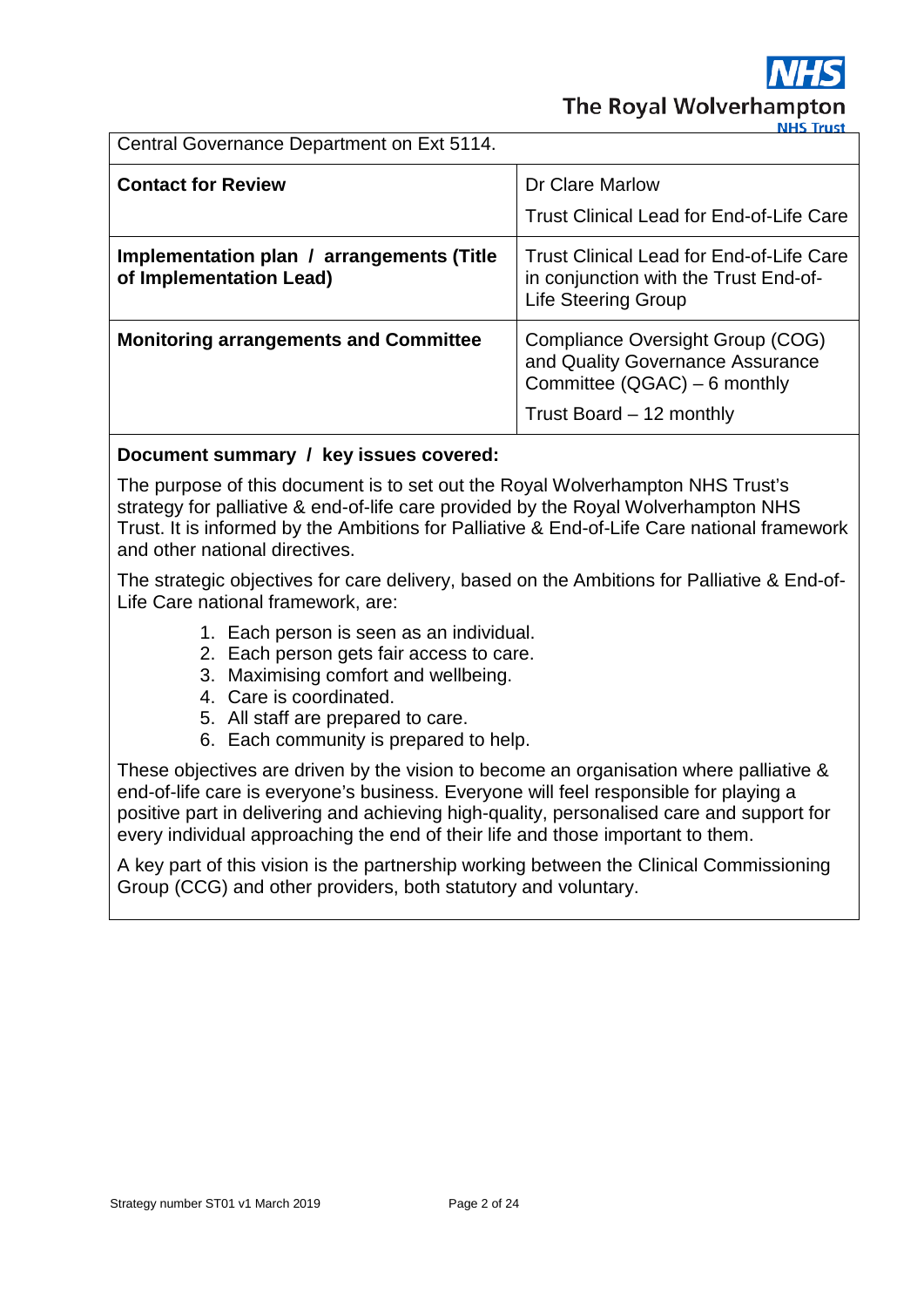#### **VALIDITY STATEMENT**

**This document is due for review on the latest date shown above. After this date, policy and process documents may become invalid. The electronic copy of this document is the only version that is maintained. Printed copies must not be relied upon to contain the latest updates and amendments.**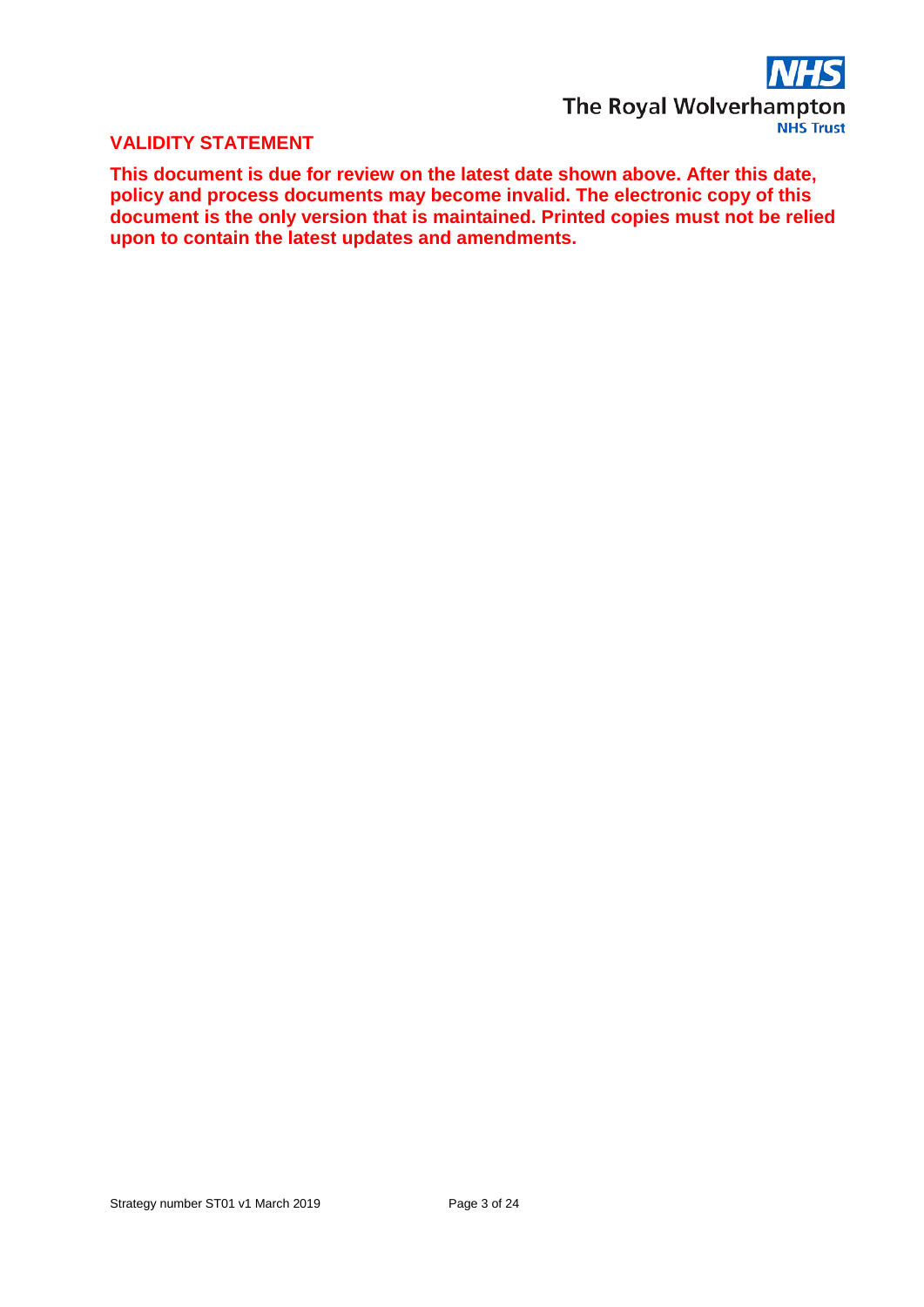### **Content**

| <b>Sections</b> |                                       | Page           |
|-----------------|---------------------------------------|----------------|
|                 | 1.0 Aim / Objectives                  | $\overline{7}$ |
| 2.0             | <b>Scope</b>                          | 7              |
| 3.0             | <b>Strategic Context / Background</b> | $\overline{7}$ |
| 4.0             | <b>Staff requirements</b>             | 13             |
|                 | 5.0 Roles and responsibilities        | 13             |
| 6.0             | <b>Structure and Approach</b>         | 14             |
|                 | 7.0 Communication of Strategy         | 14             |
|                 | 8.0 Evaluation and Review             | 14             |
| 9.0             | <b>Equality statement</b>             | 14             |
|                 | 10.0 Resource assessment              | 15             |
| 11.0            | <b>References</b>                     | 15             |
| 12.0            | <b>Appendices</b>                     | 16             |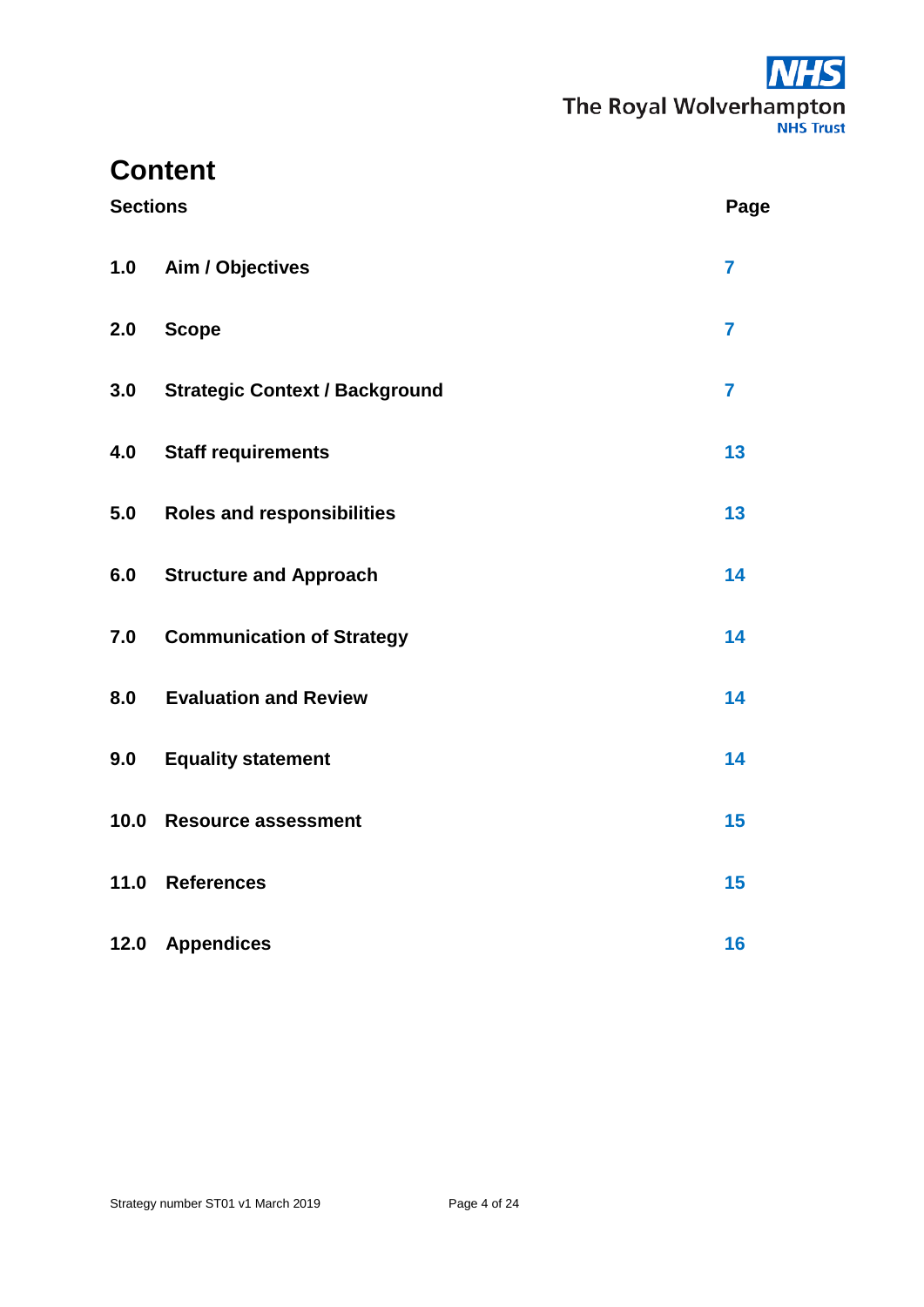

### **Glossary**

| DoH | Department of Health |
|-----|----------------------|
|-----|----------------------|

ONS Office for National Statistics

Poppi Projecting Older People Population Information System

PHE NEoLCIN Public Health England National End of Life Care Intelligence Network

Widely accepted definitions of end of life, palliative care, specialist level palliative care provision and core level palliative care provision are used within the strategy, as detailed here:

- End of Life: Patients are 'approaching the end of life' when they are likely to die within the next 12 months. This includes patients whose death is imminent (expected within a few hours or days) and those with:
	- (a) advanced, progressive, incurable conditions.

(b) general frailty and co-existing conditions that mean they are expected to die within 12 months.

(c) existing conditions if they are at risk of dying from a sudden acute crisis in their condition.

(d) life-threatening acute conditions caused by sudden catastrophic events.

*(Treatment and care towards the end of life: good practice in decision making. General Medical Council, 2010)*

Palliative Care: Palliative care is an approach that improves the quality of life of patients and their families facing the problem associated with lifethreatening illness, through the prevention and relief of suffering by means of early identification and impeccable assessment and treatment of pain and other problems, physical, psychosocial and spiritual. Palliative care: provides relief from pain and other distressing symptoms; affirms life and regards dying as a normal process; intends neither to hasten or postpone death; integrates the psychological and spiritual aspects of patient care; offers a support system to help patients live as actively as possible until death; offers a support system to help the family cope during the patient's illness and in their own bereavement; uses a team approach to address the needs of patients and their families; enhances quality of life and may also positively influence the course of illness; is applicable early in the course of illness, in conjunction with other therapies that are intended to prolong life, and includes those investigations needed to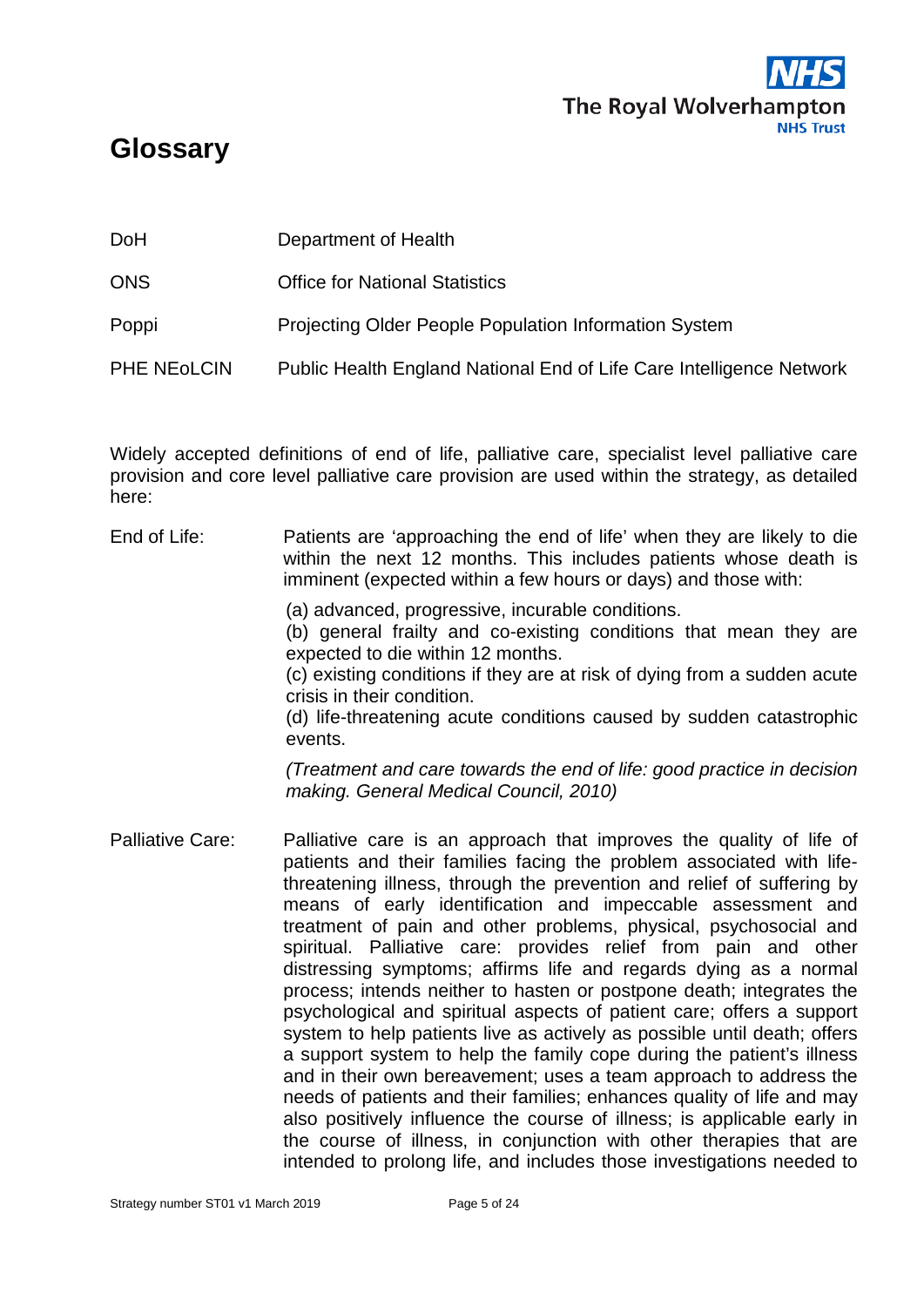

better understand and manage clinical complications.

Palliative care can be provided by a range of health and social care staff and may be done alongside treatment intended to reverse particular conditions.

*(World Health Organisation)*

Specialist Level Palliative Care (SLPC) Services: Specialist level palliative care is required by people with progressive life-limiting illness, with or without comorbidities, where the focus of care is on quality of life and who have unresolved complex needs that cannot be met by the capability of their current care team. These needs may be physical, psychological, social and/or spiritual. Examples include complex symptom, rehabilitation or family situations and ethical dilemmas regarding treatment and other decisions.

> Specialist level palliative care is delivered by a multidisciplinary team (MDT) of staff with the requisite qualifications, expertise and experience in offering care for this group of people, to support them to live as well as possible during their illness ensuring their comfort and dignity are maintained as they come to the end of their lives. Input from specialist level palliative care professionals to the care of a person must be based on the needs of the person and not the illness they have.

> *(NHS England Specialist Level Palliative Care: Information for commissioners. April 2016)*

Core level palliative care provision: All professionals and staff in health and social care have a role in the effective provision of palliative and end of life care services across all care settings. The SLPC MDT are expected to proactively support, advise, assist and guide education and training to these staff.

> Professionals and staff working in services providing core level palliative and end of life care make an important contribution and may be specialists in other disciplines and services; however unless they are led by a SLPC MDT they cannot be considered to provide a specialist level palliative care service.

> *(NHS England Specialist Level Palliative Care: Information for commissioners. April 2016)*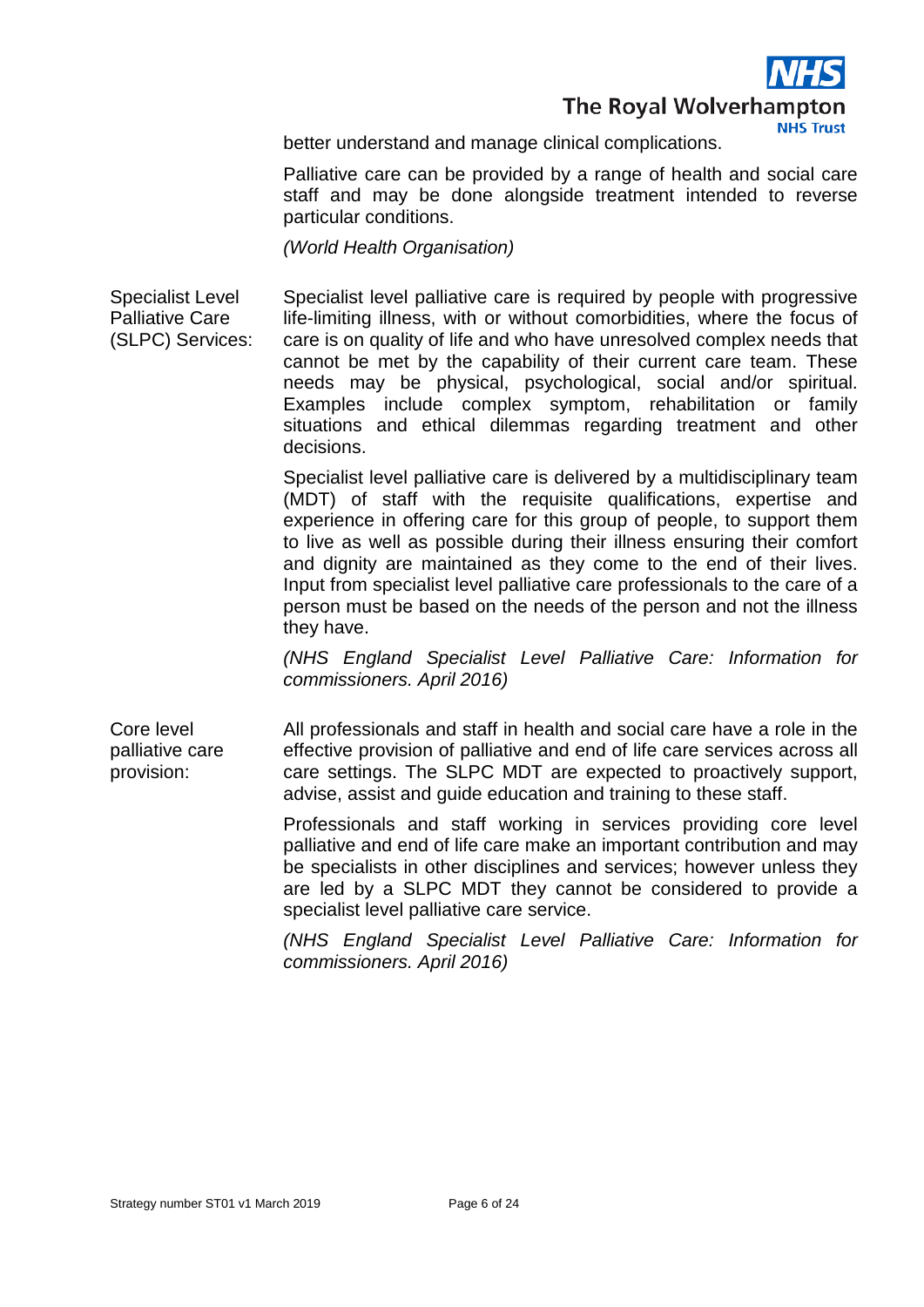

### **Palliative & End-of-Life Care Strategy**

#### **1.0 Aim / Objectives**

This strategy sets out the vision and ambitions for palliative & end-of-life care provided by the Royal Wolverhampton NHS Trust. It is informed by the Ambitions for Palliative & End-of-Life Care national framework and other national directives.

1.1 Vision

An organisation where palliative & end-of-life care is everyone's business. Everyone will feel responsible for playing a positive part in delivering and achieving high-quality, personalised care and support for every individual approaching the end of their life and those important to them.

A key part of this vision is the partnership working between the Clinical Commissioning Group (CCG) and other providers, both statutory and voluntary.

1.2 Objectives

The framework for action developed by the National Palliative and End-of-Life Care Partnership 'Ambitions for Palliative and End of Life Care: A national framework for local action 2015-2020' identifies six ambitions for care delivered at a local level:

- 1. Each person is seen as an individual.
- 2. Each person gets fair access to care.
- 3. Maximising comfort and wellbeing.
- 4. Care is coordinated.
- 5. All staff are prepared to care.
- 6. Each community is prepared to help.

The Trust is fully supportive of the six ambitions as a framework to see fulfilment of the overarching vision.

#### **2.0 Scope**

- 2.1 This strategy is specific to patients, and those identified as important to them, who have a life-threatening illness or are approaching the end of their lives. It also includes care given in bereavement. It is applicable to all Trust employees.
- 2.2 It will involve collaborative working with local partner organisations, including the CCG, primary care services, local authority, care homes and hospices.

#### **3.0 Strategic Context / Background**

3.1 Care for people at the end of their lives is receiving increasing attention.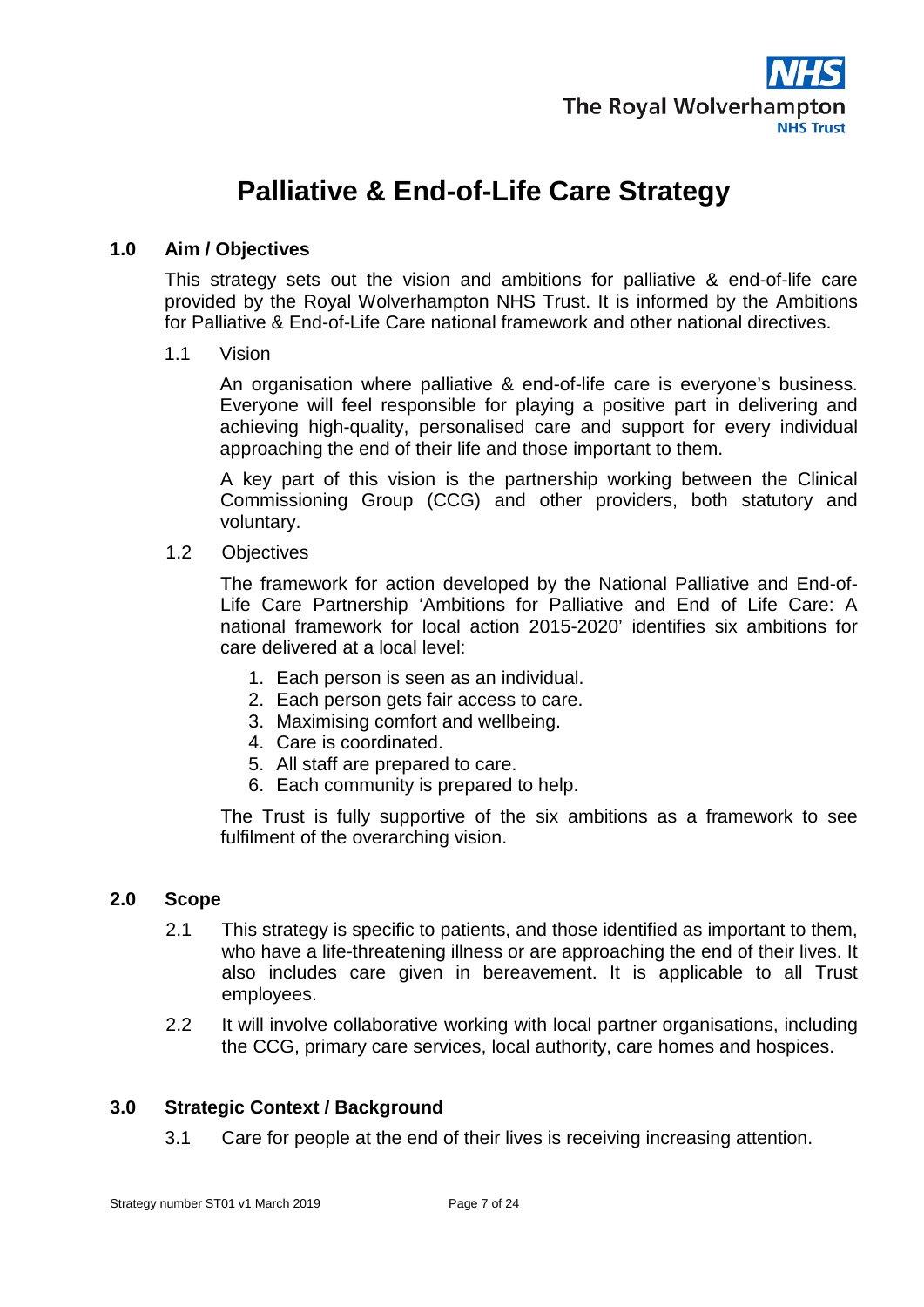

#### **NHS Trust**

- 3.2 Each year about 500,000 people in England die and there are many around them who are affected by caring, loss and grief. In 2008 the first national strategy for end-of-life care in England highlighted three key insights: that people didn't die in their place of choice; that we needed to prepare for larger numbers of dying people and that not everybody received high-quality care. Since then a number of reports have followed. More recently the Ambitions for Palliative and End-of-Life Care, a National Framework for local action 2015-2020 is a continuation of this work.
- 3.3 There has been a rapid increase in population ageing. The average life span has almost doubled in the UK over the past 150 years. It has been predicted that there will be 57,600 people age 65 and over living in Wolverhampton by 2035 (figure 1).



#### **Figure 1. Wolverhampton population projection to 2035 for people aged 65+ (Source: ONS/Poppi)**

- 3.4 With ageing, inevitably there is physiological decline and a rising prevalence of frailty and multi-morbidities. Now the majority of people die in older age following a period of chronic illness (e.g. organ failure, stroke, cancer and dementia).
- 3.5 People dying of chronic illnesses are very likely to have complex physical, psychological, spiritual and/or social problems that could be improved by a palliative care approach, the specific duration of any one person's end-of-life care varying depending on their circumstances. Consequently, the demand for palliative and end-of-life care is set to substantially increase over the next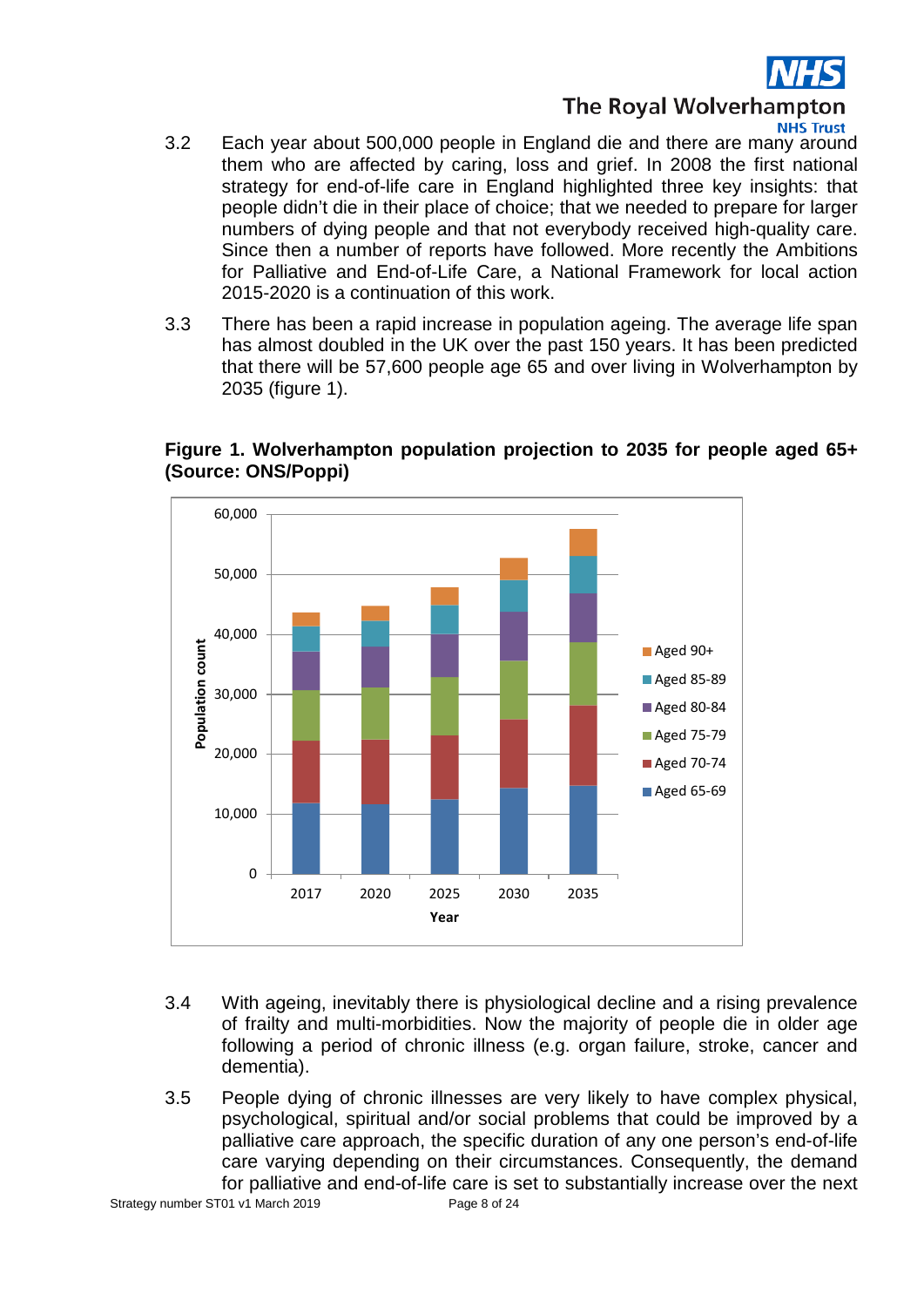

**NHS Trust** 

20 years, placing further pressure on currently stretched health and care services.

- 3.6 The last few months of life can often involve multiple hospital admissions, extended stays and numerous consultations and referrals. This activity can be very significant in terms of its costs and has been estimated to account for as much as 15-20% of total health costs. Around 30% of adult hospital inpatients at any one time are likely to be in their last year of life. Nearly half of all deaths occur in hospital, although we know that for people approaching the end of life, being cared for and dying in their usual place of residence, surrounded by loved ones, is often the preferred choice.
- 3.7 According to Public Heath England End of Life Care Profile data, in 2016 52.5% (1349) of all deaths in Wolverhampton were in hospital. This is higher than both the West Midlands (49.3%) and England (46.9%) average. Correspondingly there were fewer home, care home and hospice deaths (figure 2).

**Figure 2. End of Life Care Profile for Wolverhampton, with comparative data from the West Midlands and England (Source: PHE NEoLCIN, 2016)**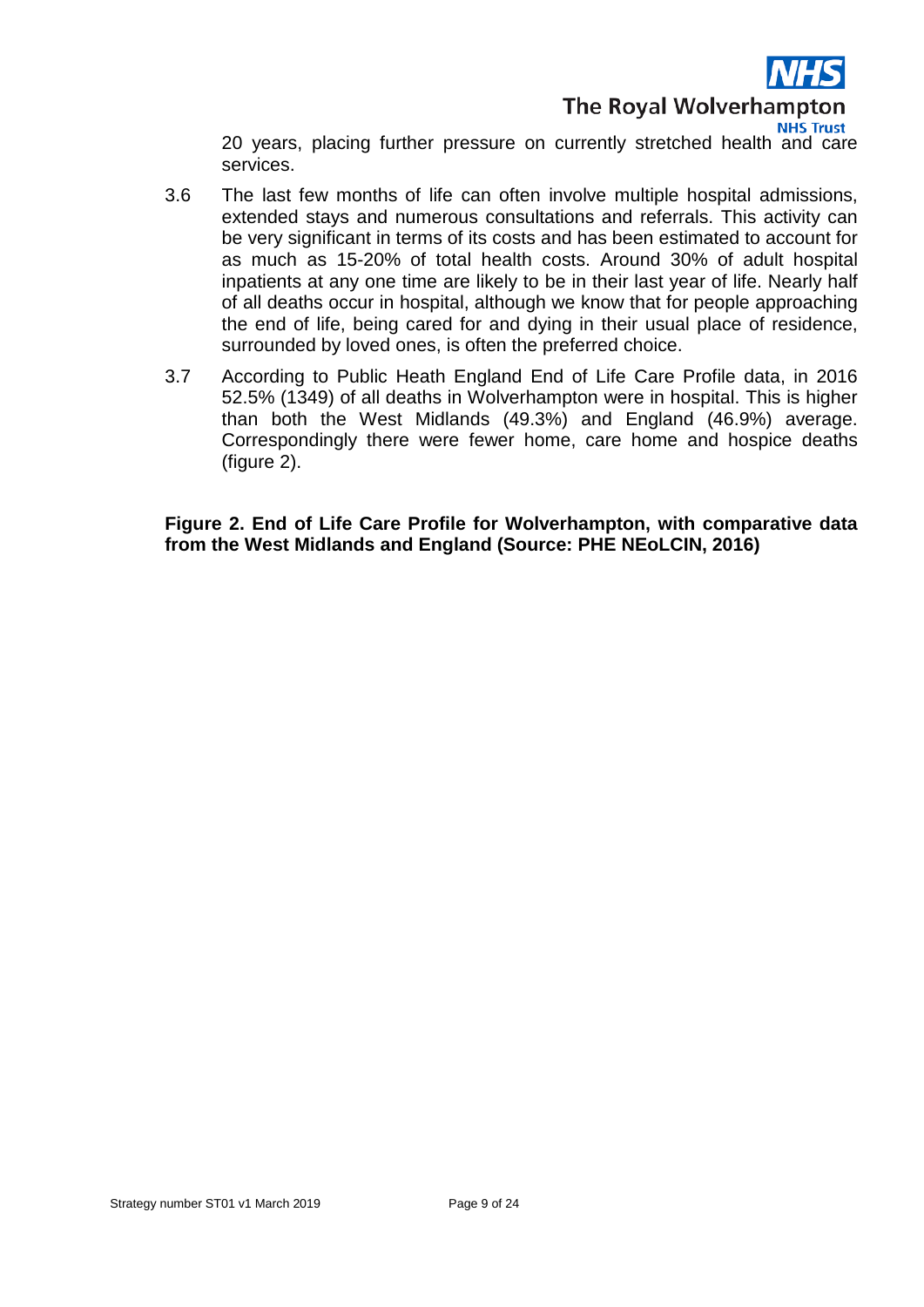## The Royal Wolverhampton **NHS Trust**

|                                                                 |        |               |       |                       |       |                  | Benchmark Value |                 |                         |
|-----------------------------------------------------------------|--------|---------------|-------|-----------------------|-------|------------------|-----------------|-----------------|-------------------------|
|                                                                 |        |               |       |                       |       | Worst/Lowest     | 25th Percentile | 75th Percentile | Best/Highest            |
|                                                                 |        | <b>Wolves</b> |       | <b>Region England</b> |       |                  | England         |                 |                         |
| Indicator                                                       | Period | Count         | Value | Value                 | Value | Worst/<br>Lowest |                 | Range           | Best/<br><b>Highest</b> |
| Hospital deaths (%), Persons, Aged 0 - 64 years.                | 2016   | 267           | 56.3% | 48.4%                 | 45.6% | 32.1%            |                 |                 | 60.3%                   |
| Hospital deaths (%), Persons, Aged 65 - 74<br>years.            | 2016   | 228           | 54.0% | 50.6%                 | 49.2% | 35.2%            |                 |                 | 64.5%                   |
| Hospital deaths (%), Persons, Aged 75 - 84<br>years.            | 2016   | 382           | 53.9% | 53.1%                 | 50.5% | 40.6%            |                 |                 | 67.4%                   |
| Hospital deaths (%), Persons, Aged 85 years and<br>over.        | 2016   | 472           | 48.9% | 46.3%                 | 43.8% | 29.8%            |                 |                 | 66.3%                   |
| Hospital deaths (%), Persons, All Ages.                         | 2016   | 1,349         | 52.5% | 49.3%                 | 46.9% | 38.3%            |                 |                 | 63.1%                   |
| Care home deaths (%), Persons, Aged 0 - 64<br>years.            | 2016   | 18            | 3.8%  | 2.5%                  | 2.9%  | 0.7%             |                 |                 | 13.0%                   |
| Care home deaths (%), Persons, Aged 65 - 74<br>years.           | 2016   | 33            | 7.8%  | 7.9%                  | 8.6%  | 2.6%             |                 |                 | 19.2%                   |
| Care home deaths (%), Persons, Aged 75 - 84<br>years.           | 2016   | 110           | 15.5% | 17.2%                 | 18.7% | 4.1%             |                 |                 | 27.8%                   |
| Care home deaths (%), Persons, Aged 85 years<br>and over.       | 2016   | 309           | 32.0% | 34.7%                 | 36.7% | 11.2%            |                 |                 | 50.9%                   |
| Care home deaths (%), Persons, All Ages.                        | 2016   | 470           | 18.3% | 20.1%                 | 21.8% | 5.2%             |                 |                 | 32.8%                   |
| Home deaths (%), Persons, Aged 0 - 64 years.                    | 2016   | 142           | 30.0% | 32.4%                 | 33.9% | 21.8%            |                 |                 | 44.7%                   |
| Home deaths (%), Persons, Aged 65 - 74 years.                   | 2016   | 113           | 26.8% | 29.4%                 | 30.3% | 19.7%            |                 |                 | 39.7%                   |
| Home deaths (%), Persons, Aged 75 - 84 years.                   | 2016   | 167           | 23.6% | 23.0%                 | 23.8% | 17.4%            |                 |                 | 30.7%                   |
| Home deaths (%), Persons, Aged 85 years and<br>over.            | 2016   | 155           | 16.1% | 15.9%                 | 16.4% | 10.0%            |                 |                 | 28.4%                   |
| Home deaths (%), Persons, All Ages.                             | 2016   | 577           | 22.5% | 22.8%                 | 23.5% | 17.1%            |                 |                 | 29.7%                   |
| Deaths in Other Places (%), Persons, Aged 0 - 64<br>years.      | 2016   | 27            | 5.7%  | 6.7%                  | 7.2%  | 2.6%             |                 |                 | 13.9%                   |
| Deaths in Other Places (%), Persons Aged 65 -<br>74 years.      | 2016   | 6             | 1.4%  | 1.8%                  | 2.0%  | 0.6%             |                 |                 | 9.7%                    |
| Deaths in Other Places (%), Persons, Aged 75 -<br>84 years      | 2016   | 11            | 1.55% | 1.17%                 | 1.36% | 0.44%            |                 |                 | 4.94%                   |
| Deaths in Other Places (%), Persons, Aged 85<br>years and over. | 2016   | 5             | 0.52% | 0.79%                 | 1.01% | 0.25%            |                 |                 | 6.52%                   |
| Deaths in Other Places (%), Persons, All Ages.                  | 2016   | 49            | 1.91% | 1.98%                 | 2.20% | 1.11%            |                 |                 | 6.66%                   |
| Hospice deaths (%), Persons, Aged 0 - 64 years.                 | 2016   | 20            | 4.2%  | 10.1%                 | 10.4% | 0.9%             |                 |                 | 18.5%                   |
| Hospice deaths (%), Persons, Aged 65 - 74<br>years.             | 2016   | 42            | 10.0% | 10.2%                 | 10.0% | 1.1%             |                 |                 | 31.9%                   |
| Hospice deaths (%), Persons, Aged 75 - 84<br>years.             | 2016   | 39            | 5.5%  | 5.5%                  | 5.6%  | 0.8%             |                 |                 | 18.1%                   |
| Hospice deaths (%), Persons, Aged 85 years and<br>over.         | 2016   | 24            | 2.49% | 2.23%                 | 2.08% | 0.35%            |                 |                 | 8.38%                   |
| Hospice deaths (%), Persons, All Ages.                          | 2016   | 125           | 4.9%  | 5.8%                  | 5.7%  | 0.2%             |                 |                 | 14.3%                   |

- 3.8 The Trust received a 'good' rating for end-of-life care following the Care Quality Commission (CQC) inspections in 2015 and 2018. Positive findings in the report included the implementation of the SWAN service as an integrated approach to end of life and bereavement care, with use of the SWAN logo to trigger a compassionate response from any staff member, promoting and encouraging personalised care; the Rapid Home to Die Care Bundle documentation to facilitate a rapid discharge of a dying person and the responsive and easily accessible hospital specialist level palliative care team.
- 3.9 Since 2016, the Trust has been implementing the Gold Standards Framework Acute Hospitals (GSFAH) programme, with the aim of training and supporting staff delivering core level palliative care to provide high quality end-of-life care in a structured approach, including:

<sup>•</sup> Identifying patients thought to be in the last year of life.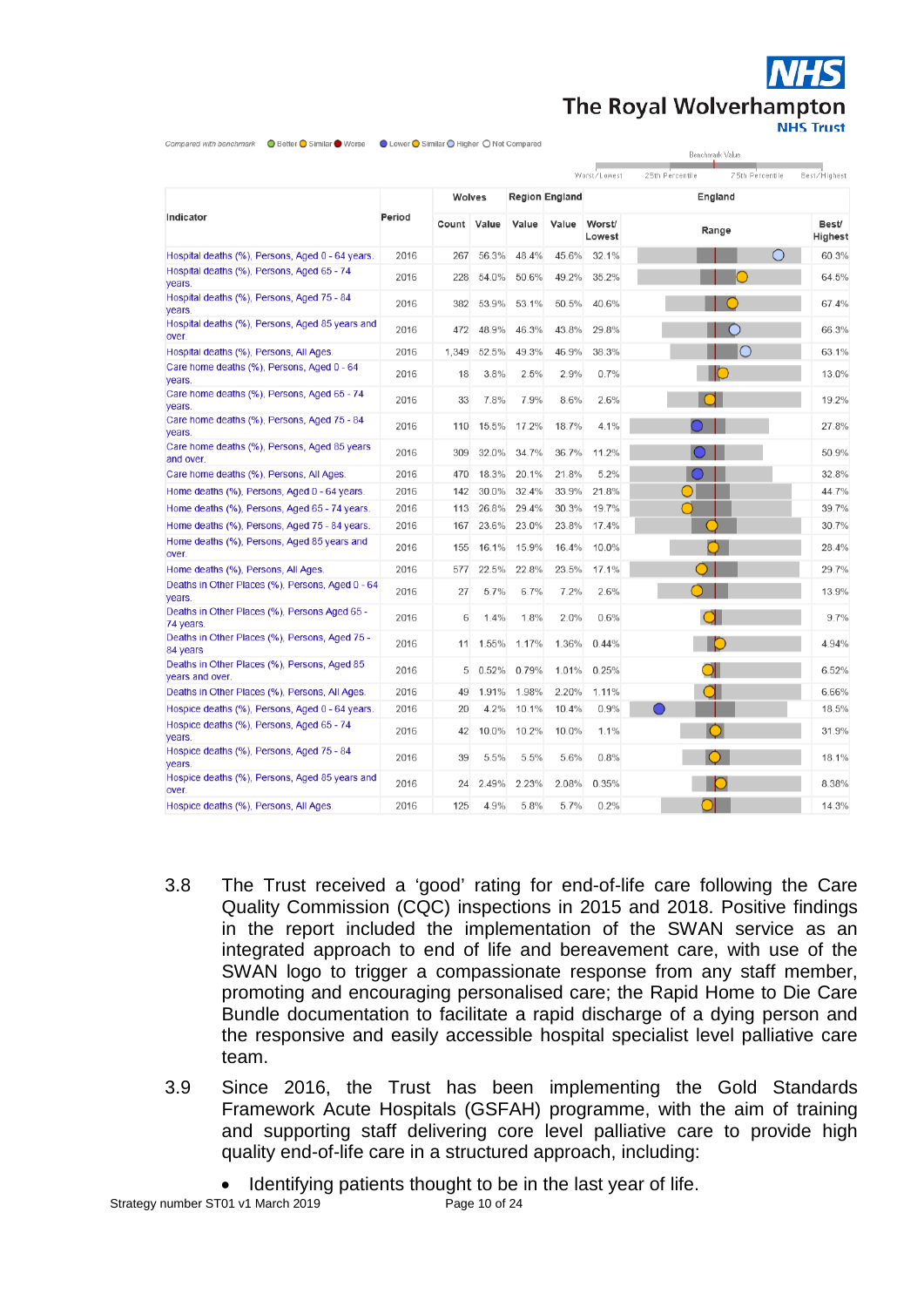- Initiating advance care planning discussions and planning ongoing care accordingly.
- Increasing confidence in delivering care at the end of life, linking with and supporting ongoing education in relation to other end-of-life initiatives already in place, e.g. SWAN end-of-life and bereavement service, rapid discharge home care bundle, development of electronic palliative care coordination system (EPaCCS).
- 3.10 The overall Summary Hospital-level Mortality Indicator (SHMI) for the Trust has been rising for nearly four years due to a combination of a wide range of factors. An interim report to the Trust Board (January 2019), assessing the clinical and governance aspects of mortality in response to the rising SHMI, noted that changes have been made to the mortality review process. The potential for clinical reviews on mortality to feed into overall quality improvement was highlighted. Clear links are being established between the Trust's mortality and end-of-life care oversight groups to ensure findings from these reviews are considered in relation to ongoing quality improvement in palliative and end-of-life care. This includes cross representation at the Trusts End of Life and Mortality Review Groups.
- 3.11 In line with the Trust's Visions and Values, there is a desire to continuously improve delivery of palliative and end-of-life care.
- 3.12 The Trust is committed to ensuring that the six ambitions (figure 3) become a reality, through strong leadership, commitment and empowerment.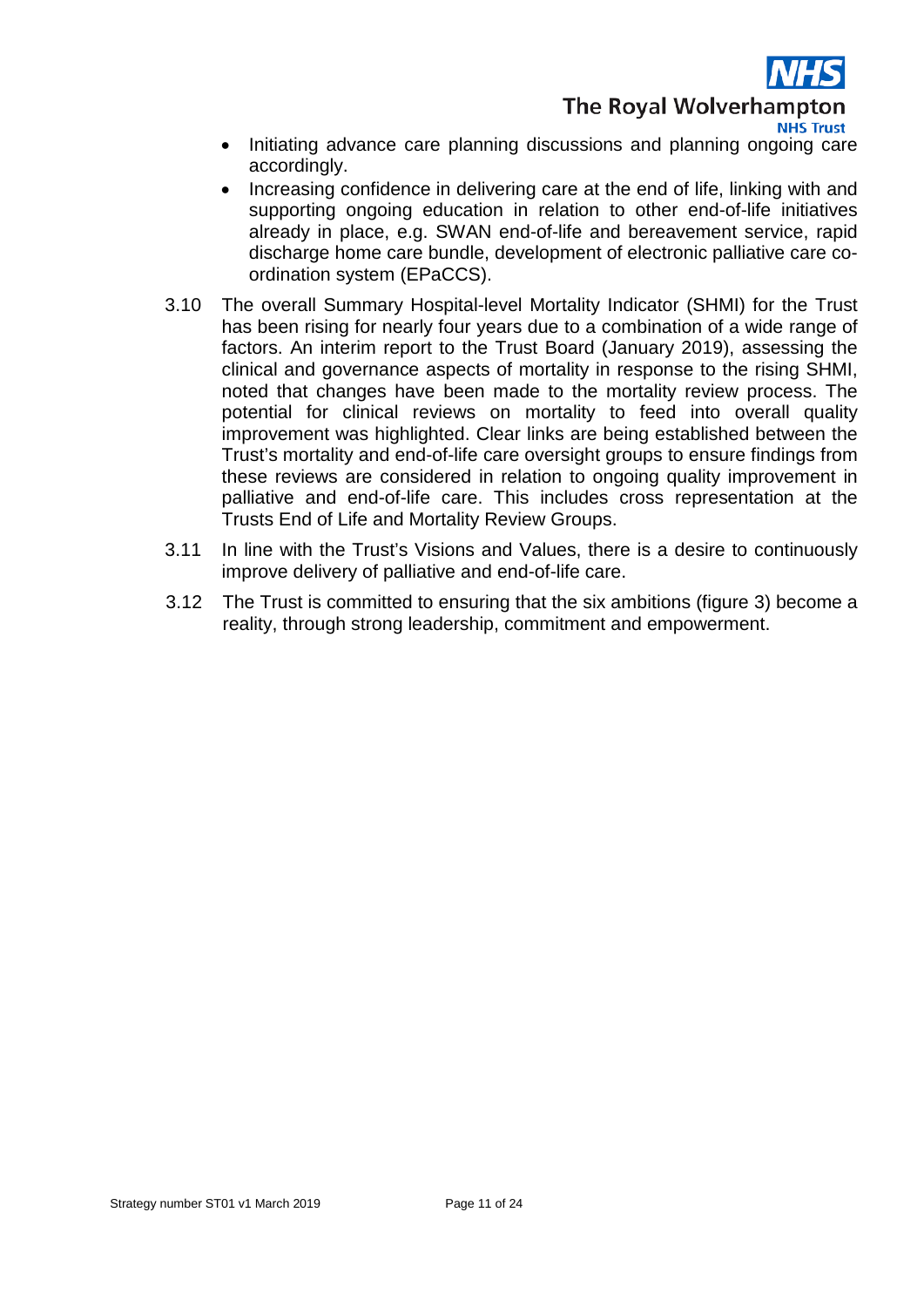|  | <b>Figure 3. Ambitions and local priorities</b> |  |  |
|--|-------------------------------------------------|--|--|
|--|-------------------------------------------------|--|--|

| <b>National Ambition</b>                                                                                                                                                                                                                                                                                                       | <b>Local Priorities</b>                                                                                                                                                                                                                                                                                                                                                                                                                                                                                                                                 |
|--------------------------------------------------------------------------------------------------------------------------------------------------------------------------------------------------------------------------------------------------------------------------------------------------------------------------------|---------------------------------------------------------------------------------------------------------------------------------------------------------------------------------------------------------------------------------------------------------------------------------------------------------------------------------------------------------------------------------------------------------------------------------------------------------------------------------------------------------------------------------------------------------|
| 1. Each person is seen as an<br>individual.<br>"I, and the people important<br>to me, have opportunities to<br>have honest, informed and<br>timely conversations and to<br>know that I might die soon. I<br>am asked what matters most<br>to me. Those who care for<br>me know that and work with<br>me to do what's possible. | Early, proactive identification of those<br>$\bullet$<br>with chronic illnesses and potential<br>palliative care need.<br>Enable and offer opportunities for<br>$\bullet$<br>honest, sensitive and well-informed<br>conversations about dying, death and<br>bereavement.<br>Embedding advance care planning tools<br>to help identify a person's wishes and<br>priorities.                                                                                                                                                                              |
| 2. Each person gets fair<br>access to care.<br>"I live in a society where I get<br>good end of life care<br>regardless of who I am,<br>where I live or the<br>circumstances of my life"                                                                                                                                        | Equitable access to ensure the right<br>care at the right time, regardless of<br>diagnosis or setting, using data to<br>understand and remedy any partial<br>reach of services.<br>Consider specific needs, e.g. children &<br>young adults, mental health, learning<br>disabilities, autism, dementia.<br>Greater integrated working between<br>specialist level palliative care and other<br>specialties in relation to non-malignant<br>long term conditions (e.g. building on<br>links already established with<br>respiratory, renal, cardiology). |
| 3. Maximising comfort and<br>wellbeing.<br>"My care is regularly<br>reviewed and every effort is<br>made for me to have the<br>support, care and treatment<br>that might be needed to help<br>me to be as comfortable and<br>as free from distress as<br>possible"                                                             | 24/7 access to specialist level palliative<br>care advice<br>7-day face-to-face specialist level<br>palliative care service assessing care<br>needs in any setting.<br>Appropriate access to allied health care<br>professionals and equipment /<br>resources.<br>Carer support: giving care and support<br>to families, friends, carers and all those<br>who are important to the person.<br>Personalised end-of-life care, including<br>SWAN (last days of life) delivering care<br>that matches the person's preferences                             |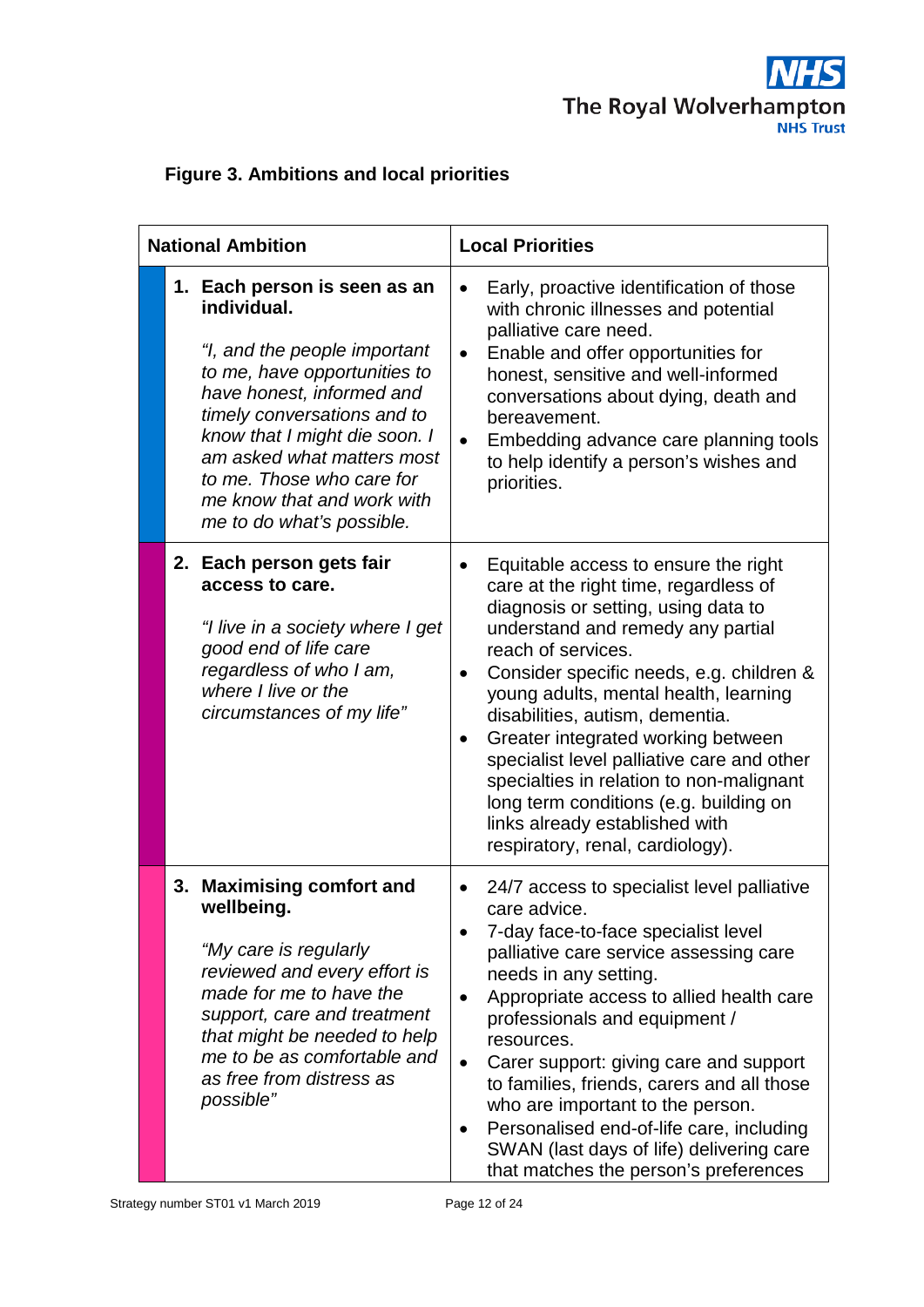| 11 <b>0111102011</b> |  |                  |  |
|----------------------|--|------------------|--|
|                      |  | <b>NHS Trust</b> |  |

|  |                                                                                                                                                                                                                                                                                                                                                                            |        | and needs as closely as possible.                                                                                                                                                                                                                                                                                                                                                                                                                             |
|--|----------------------------------------------------------------------------------------------------------------------------------------------------------------------------------------------------------------------------------------------------------------------------------------------------------------------------------------------------------------------------|--------|---------------------------------------------------------------------------------------------------------------------------------------------------------------------------------------------------------------------------------------------------------------------------------------------------------------------------------------------------------------------------------------------------------------------------------------------------------------|
|  | 4. Care is coordinated.<br>"I get the right help at the<br>right time from the right<br>people. I have a team<br>around me who know my<br>needs and my plans and<br>work together to help me<br>achieve them. I can always<br>reach someone who will<br>listen and respond at any<br>time of the day or night"                                                             | ٠      | Cross-boundary care, continuing to<br>work in partnership with all stakeholders<br>to ensure the delivery of high quality<br>end-of-life care, ensuring clear channels<br>of communication to facilitate a<br>seamless transition of care.<br>Implementation of a locality-wide<br>electronic palliative care co-ordination<br>system (EPaCCS), working with<br>partners to determine the most<br>appropriate electronic communication<br>system.             |
|  | 5. All staff are prepared to<br>care.<br>"Wherever I am, health and<br>care staff bring empathy,<br>skills and expertise and give<br>me competent, confident and<br>compassionate care"                                                                                                                                                                                    |        | End-of-life care considered as<br>everybody's business.<br>The majority of end-of-life care is<br>provided by core level staff and it is<br>therefore important to ensure a<br>framework for appropriate education<br>and training so that all staff have the<br>appropriate knowledge, skills,<br>competences, attitudes and behaviours.<br>Strong clinical leadership; clear support<br>at Board level for high-quality palliative<br>and end-of-life care. |
|  | 6. Each community is<br>prepared to help.<br>"I live in a community where<br>everybody recognises that<br>we all have a role to play in<br>supporting each other in<br>times of crisis and loss.<br>People are ready, willing and<br>confident to have<br>conversations about living<br>and dying well and to<br>support each other in<br>emotional and practical<br>ways" | ٠<br>٠ | Access to pre-bereavement and<br>bereavement support, including children<br>and young people and those affected by<br>sudden or traumatic death.<br>Compassionate communities: support<br>for people and communities who can<br>provide practical help and compassion.<br>Improve public awareness about the<br>difficulties people face when nearing the<br>end of life and create a better<br>understanding of the help that is<br>available.               |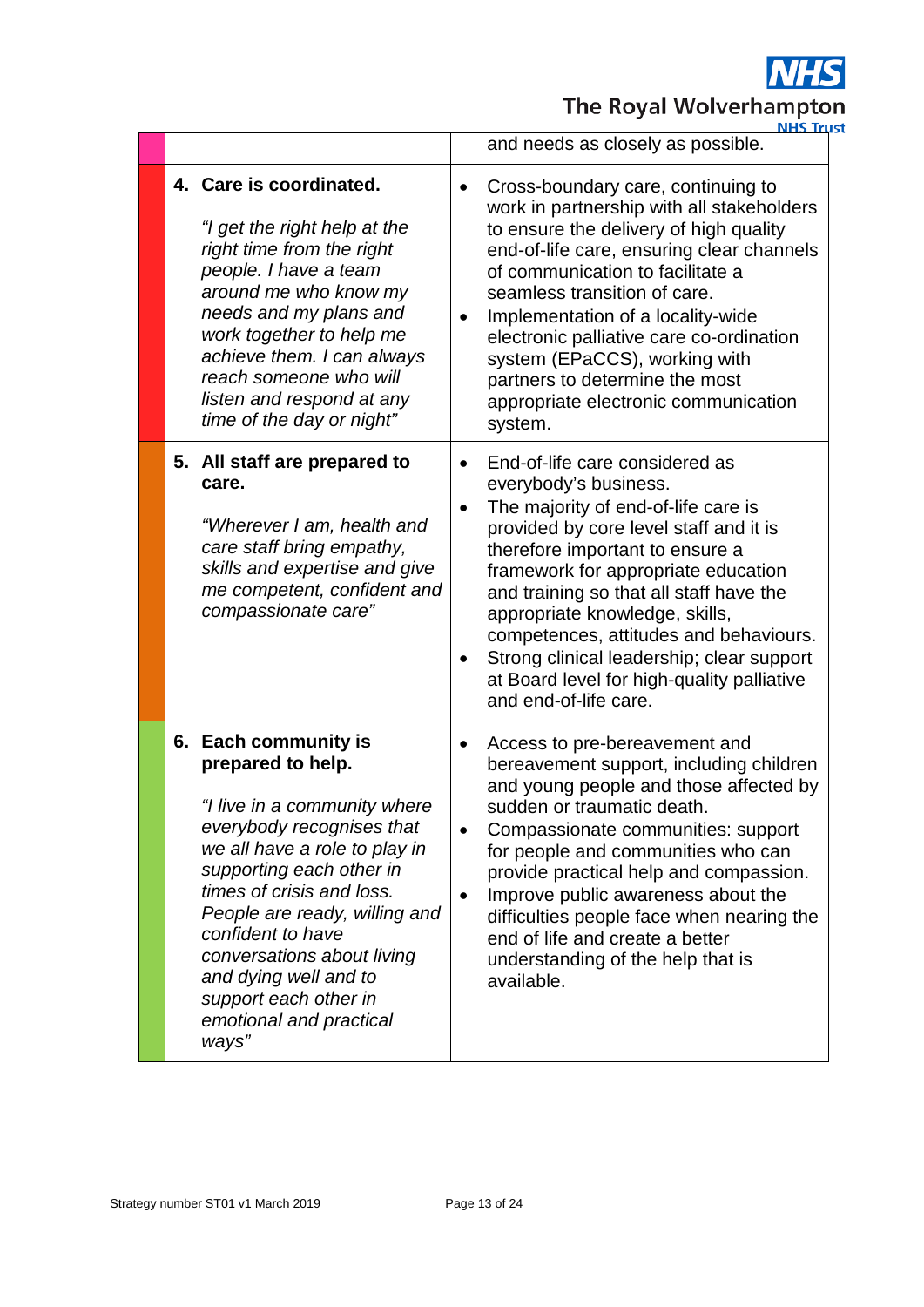

#### **NHS Trust**

- 3.12 To demonstrate the delivery of high quality end-of-life care, taking into consideration the local priorities (figure 3), the identified indicators of success are:
	- Increase in earlier identification of patients who will benefit from end-of-life care.
	- Increased engagement with advance care planning and achievement of documented wishes and preferences.
	- Improvement in identification of a person's preferred place of care when dying.
	- Increase in the percentage of people dying in their preferred setting.
	- Increase in number of individuals identified as being in the last days of life with implementation of SWAN resources to support individualised care.
	- Reduced unnecessary hospital admissions.
	- Increased positive feedback from bereaved relatives and those identified as important to the patient.
	- Reduction in end-of-life care related complaints.
	- Development and implementation of a framework for education and training to ensure an appropriately skilled workforce, with confirmation that all relevant health care professionals have undertaken training in end-of-life care where it is role specific.

The above data are not routinely recorded and reported and therefore a key outcome for the strategy will be the development of robust mechanisms for data collection related to end-of-life care activity. These will need to be implemented before realistic quantitative goals can be determined and agreed (see **Appendix 1**).

#### **4.0 Staff Requirements**

Delivering palliative and end-of-life care is a core part of the roles and responsibilities of nursing, medical and allied health professionals (DoH 2008).

It is therefore imperative that all these staff groups access palliative and end-of-life care training that builds their knowledge and skills around this highly sensitive area of care delivery.

#### **5.0 Roles and responsibilities**

The Chief Nurse is the Executive Lead for end-of-life care and will maintain oversight of end-of-life care issues within the organisation, oversee the implementation of the Palliative & End-of-Life Care Strategy and ensure clinical staff are aware of their responsibilities and the requirement to conform to the strategy

The Medical Director has responsibility for the learning from deaths agenda, participates in the Mortality Review Group (MRG), oversees the implementation of the Mortality Strategy and Policy, and ensures clinical staff are aware of their responsibilities and the requirement to conform to the strategy and policy.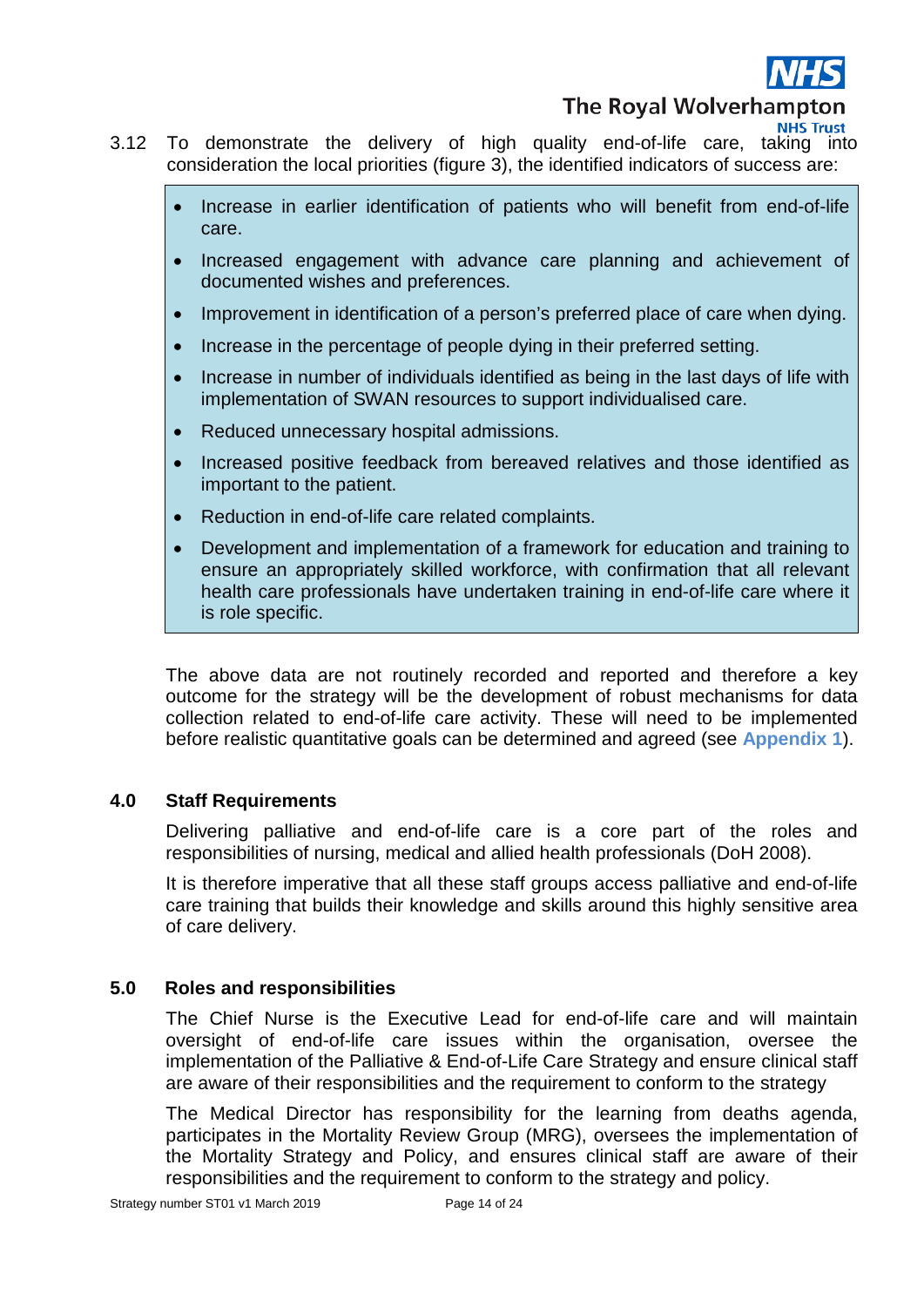

#### **NHS Trust**

The Trust Specialist Palliative Care Team is a multidisciplinary team, responsible for providing specialist level palliative care to patients cared for within the Trust. They work collaboratively within the acute hospital setting, working with, and supporting other health professionals in delivering high quality palliative care. The team is responsible for providing professional guidance around palliative and endof-life care issues to staff delivering core level palliative care across the Trust.

Specialist level palliative care services for patients in the community setting are provided by the local hospices.

Managers, matrons, and clinical directors will be responsible for ensuring the communication of the strategy within their directorates.

All staff working within the Trust are responsible for providing high quality palliative and end-of-life care.

#### **6.0 Structure and Approach**

In order to achieve the commitments set out in this strategy an outline action plan has been developed (**Appendix 1**; Strategy Action Plan).

A detailed implementation plan will subsequently be produced, through consultation across the Royal Wolverhampton NHS Trust and with partners, overseen by the Trust End-of-Life Steering Group (**Appendix 2**; Trust End-of-Life Steering Group terms of reference).

#### **7.0 Communication of Strategy**

The Trust End-of-Life Steering Group will be integral to successful communication and facilitation of the strategy. Trust employees at all levels must be aware of the strategy and their associated individual and team responsibilities.

The strategy will be launched and promoted internally via local governance networks and the normal communication channels through the communications team. It will be available on the Trust intranet for staff to access. A special launch day will be an opportunity to showcase our strategic ambitions.

#### **8.0 Evaluation and Review**

Implementation of the strategy will be overseen and monitored by the Trust End-of-Life Steering Group.

The timescales for this work are outlined in the action plan (**Appendix 1**). A detailed implementation plan will be developed through consultation across the Royal Wolverhampton NHS Trust and with partners to ensure it meets the needs of patients, those identified as important to patients and staff.

The strategy will be reviewed on a regular basis to ensure that it remains true to the vision and objectives. It will be updated with any changes in National policy or local circumstances.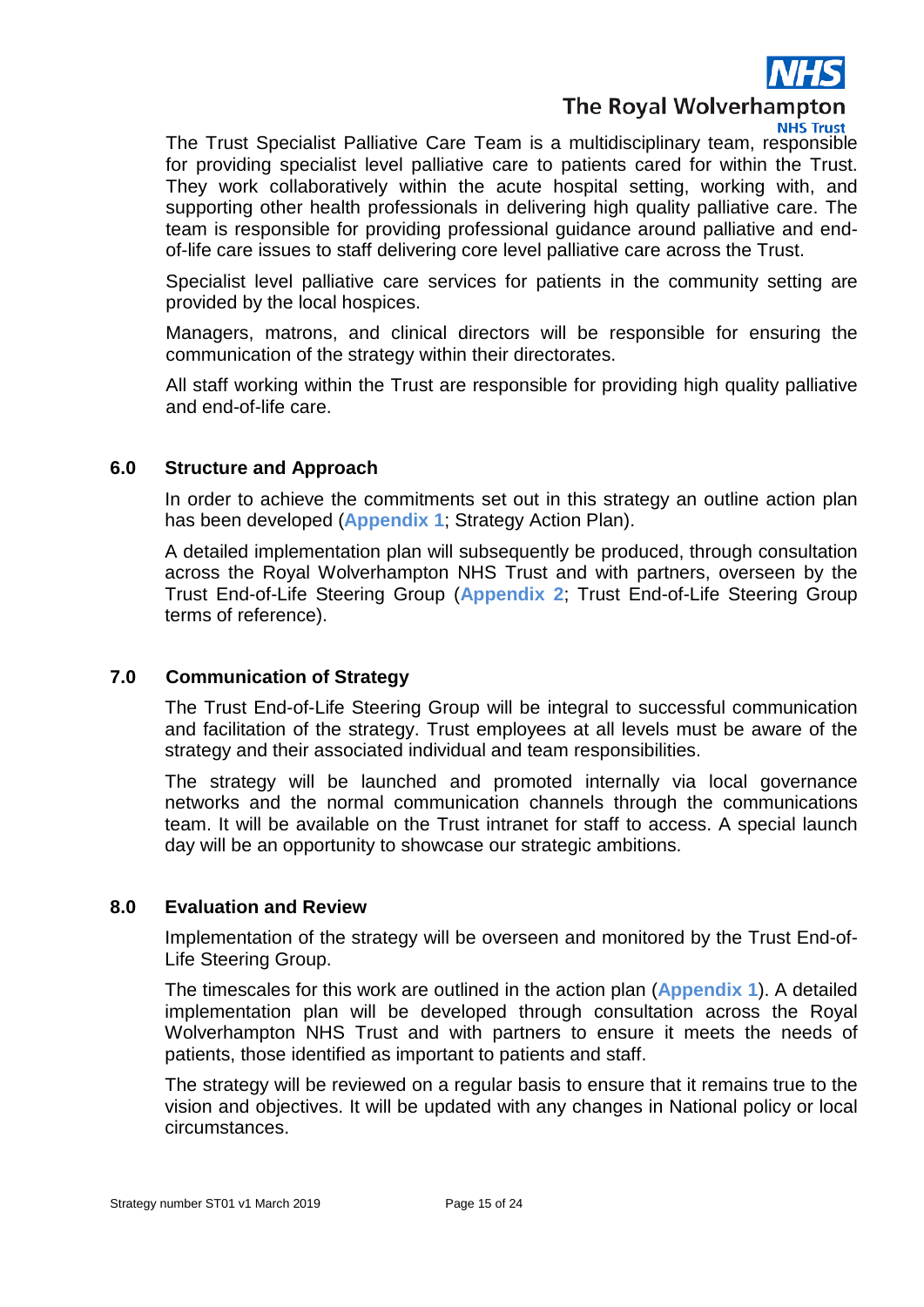#### **9.0 Equality statement**

This document complies with the Royal Wolverhampton Trust's Equality & Diversity statement.

The initial screening of this Strategy did not identify any adverse / negative impact and therefore a full equality analysis was not required.

#### **10.0 Resource assessment**

| $\mathbf 1$ | Does the implementation of this policy require any<br>additional Capital resources                                                                                                               | No                    |
|-------------|--------------------------------------------------------------------------------------------------------------------------------------------------------------------------------------------------|-----------------------|
| 2           | Does the implementation of this policy require additional<br>revenue resources                                                                                                                   | No (acute)            |
|             |                                                                                                                                                                                                  | Yes<br>(community)    |
| 3           | Does the implementation of this policy require additional<br>manpower                                                                                                                            | <b>No</b>             |
| 4           | Does the implementation of this policy release any                                                                                                                                               | <b>Yes</b>            |
|             | manpower costs through a change in practice                                                                                                                                                      | (reduced<br>bed days) |
| 5           | Are there additional staff training costs associated with<br>implementing this policy which cannot be delivered through<br>current training programmes or allocated training times for<br>staff. | <b>No</b>             |
|             | Other comments                                                                                                                                                                                   |                       |
|             | At the present time the resources are in place.                                                                                                                                                  |                       |
|             | Actions may result in future business cases to deliver on<br>the National Ambitions.                                                                                                             |                       |

#### **11.0 References**

- 11.1 Etkind SN, Bone AE, Gomes B, Lovell N, Evans CJ, Higginson IJ, Murtagh FEM. How many people will need palliative care in 2040? Past trends, future projections and implications for services. BMC Med 2017;15:102.
- 11.2 Emanuel EJ. Cost savings at the end of life. What do the data show. JAMA 1996;276:1217.
- 11.3 Clark D, Armstrong M, Allan A, Graham F, Carnon A, Iles C. Imminence of death among hospital inpatients: prevalent cohort study. Palliat Med 2014;28(6):474-479.
- 11.4 Department of Health. *End of life care strategy: promoting high quality care for all adults at the end of life*. London: DH, 2008.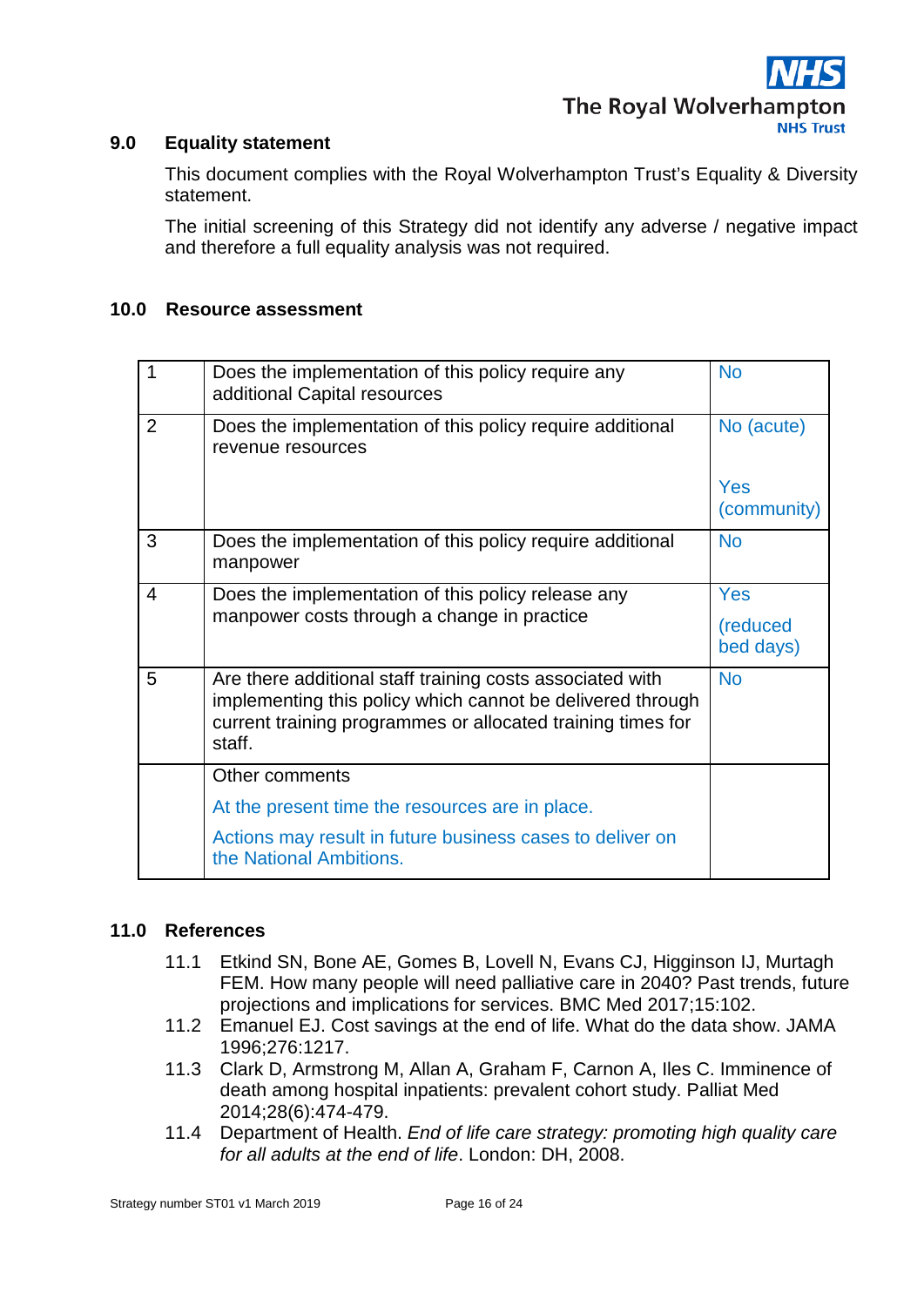**NHS Trust** 

[www.gov.uk/government/uploads/system/uploads/attachment\\_data/file/1364](http://www.gov.uk/government/uploads/system/uploads/attachment_data/file/136431/End_of_life_strategy.pdf) [31/End\\_of\\_life\\_strategy.pdf](http://www.gov.uk/government/uploads/system/uploads/attachment_data/file/136431/End_of_life_strategy.pdf)

- 11.5 Department of Health. *End of life care strategy: quality markers and measures for end of life care*. London: DH, 2009. [http://webarchive.nationalarchives.gov.uk/20130107105354/http://www.dh.go](http://webarchive.nationalarchives.gov.uk/20130107105354/http:/www.dh.gov.uk/prod_consum_dh/groups/dh_digitalassets/documents/digitalasset/dh_101684.pdf) [v.uk/prod\\_consum\\_dh/groups/dh\\_digitalassets/documents/digitalasset/dh\\_10](http://webarchive.nationalarchives.gov.uk/20130107105354/http:/www.dh.gov.uk/prod_consum_dh/groups/dh_digitalassets/documents/digitalasset/dh_101684.pdf) [1684.pdf](http://webarchive.nationalarchives.gov.uk/20130107105354/http:/www.dh.gov.uk/prod_consum_dh/groups/dh_digitalassets/documents/digitalasset/dh_101684.pdf)
- 11.6 National Institute for Health and Clinical Excellence. *NICE Quality Standards: Information for adults who use NHS end of life care services and their families and carers*. London: NICE, 2011. [www.nice.org.uk/guidance/qs13/resources/end-of-life-care-for-adults-](http://www.nice.org.uk/guidance/qs13/resources/end-of-life-care-for-adults-436888045)[436888045](http://www.nice.org.uk/guidance/qs13/resources/end-of-life-care-for-adults-436888045)
- 11.7 Department of Health. *The Mandate: a mandate from the government to the NHS Commissioning Board: April 2013 to March 2015*. London: DH, 2013. [www.gov.uk/government/uploads/system/uploads/attachment\\_data/file/2564](http://www.gov.uk/government/uploads/system/uploads/attachment_data/file/256497/13-15_mandate.pdf) [97/13-15\\_mandate.pdf](http://www.gov.uk/government/uploads/system/uploads/attachment_data/file/256497/13-15_mandate.pdf)
- 11.8 Neuberger J. *More care less pathway; a review of the Liverpool Care Pathway*. 2013. [www.gov.uk/government/uploads/system/uploads/attachment\\_data/file/2124](http://www.gov.uk/government/uploads/system/uploads/attachment_data/file/212450/Liverpool_Care_Pathway.pdf) [50/Liverpool\\_Care\\_Pathway.pdf](http://www.gov.uk/government/uploads/system/uploads/attachment_data/file/212450/Liverpool_Care_Pathway.pdf)
- 11.9 Leadership Alliance for the Care of Dying People. *One chance to get it right – Improving people's experience of care in the last few days and hours of life*, 2014. [www.gov.uk/government/uploads/system/uploads/attachment\\_data/file/3231](http://www.gov.uk/government/uploads/system/uploads/attachment_data/file/323188/One_chance_to_get_it_right.pdf)

[88/One\\_chance\\_to\\_get\\_it\\_right.pdf](http://www.gov.uk/government/uploads/system/uploads/attachment_data/file/323188/One_chance_to_get_it_right.pdf)

- 11.10 National Institute for Health and Care Excellence. *Care of dying adults in the last days of life* – NICE Guideline. London: NICE, 2015. [www.nice.org.uk/guidance/ng31/resources/care-of-dying-adults-in-thelast](http://www.nice.org.uk/guidance/ng31/resources/care-of-dying-adults-in-thelast-days-of-life-1837387324357)[days-of-life-1837387324357](http://www.nice.org.uk/guidance/ng31/resources/care-of-dying-adults-in-thelast-days-of-life-1837387324357)
- 11.11 National Voices*. Every moment counts – A narrative for person centred coordinated care for people near the end of life.* London: National Voices, 2015.

[www.nationalvoices.org.uk/pages/every-momentcounts-narrative-person](http://www.nationalvoices.org.uk/pages/every-momentcounts-narrative-person-centred-coordinated-care-people-near-end-life)[centred-coordinated-care-people-near-end-life](http://www.nationalvoices.org.uk/pages/every-momentcounts-narrative-person-centred-coordinated-care-people-near-end-life)

- 11.12 National Palliative and End of Life Care Partnership. *Ambitions for palliative and end of life care: A national framework for local action 2015-20*. 2015. [http://endoflifecareambitions.org.uk/wpcontent/uploads/2015/09/Ambitions](http://endoflifecareambitions.org.uk/wpcontent/uploads/2015/09/Ambitions-for-Palliative-and-End-of-Life-Care.pdf)[for-Palliative-and-End-of-Life-Care.pdf](http://endoflifecareambitions.org.uk/wpcontent/uploads/2015/09/Ambitions-for-Palliative-and-End-of-Life-Care.pdf)
- 11.13 Parliamentary and Health Service Ombudsman. *Dying without dignity – Investigations by the Parliamentary and Health Service Ombudsman into complaints about end of life care*. London: PHSO, 2015. www.ombudsman.org.uk/ data/assets/pdf file/0019/32167/Dying\_without\_d [ignity\\_report.pdf](http://www.ombudsman.org.uk/__data/assets/pdf_file/0019/32167/Dying_without_dignity_report.pdf)
- 11.14 Department of Health. *One Year On: The Government Response to the Review of Choice in End of Life Care.* London: DH, 2017. [https://www.gov.uk/government/uploads/system/uploads/attachment\\_data/file](https://www.gov.uk/government/uploads/system/uploads/attachment_data/file/645631/Government_response_choice_in_end_of_life_care.pdf) [/645631/Government\\_response\\_choice\\_in\\_end\\_of\\_life\\_care.pdf](https://www.gov.uk/government/uploads/system/uploads/attachment_data/file/645631/Government_response_choice_in_end_of_life_care.pdf)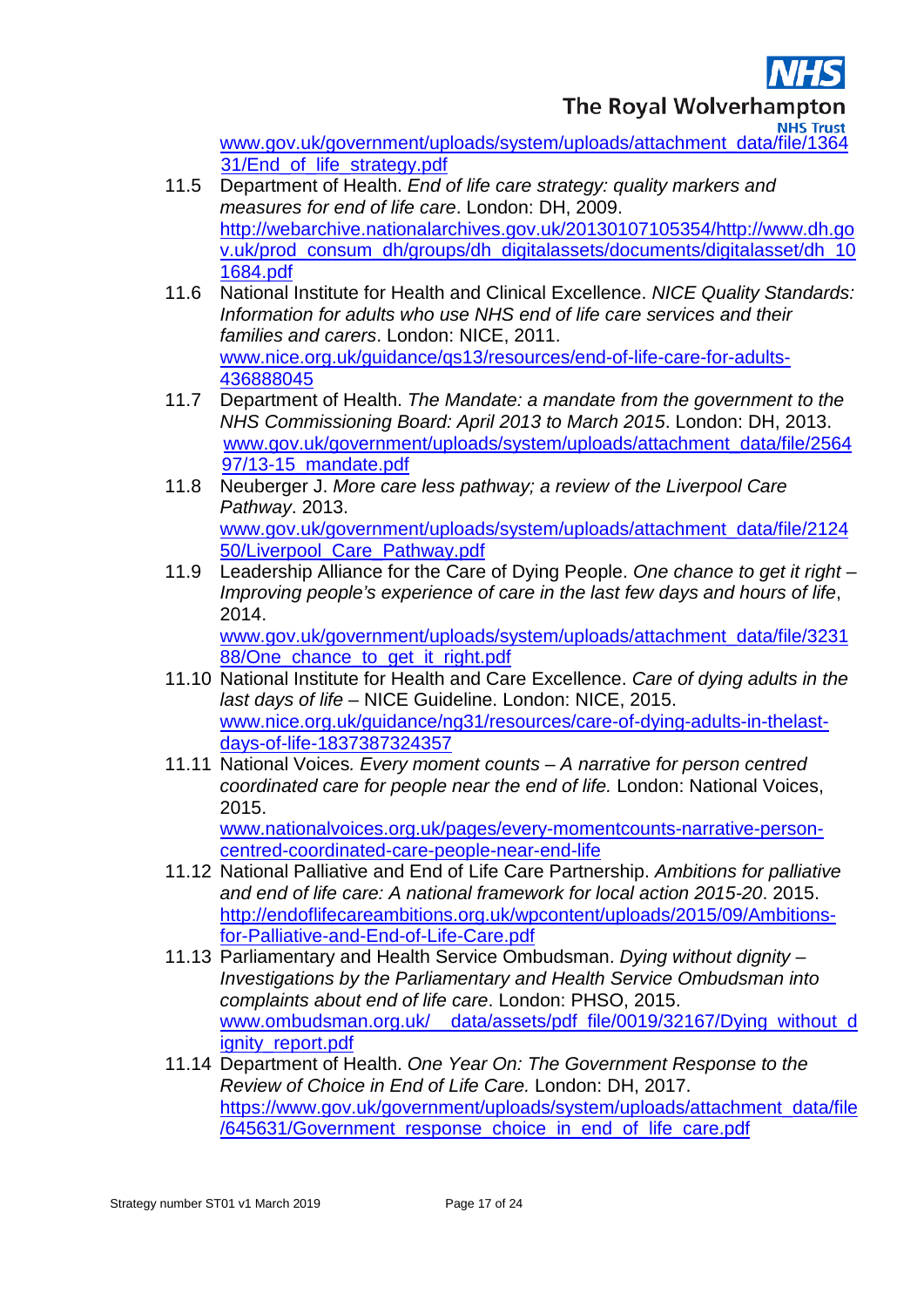

11.15 Silverman SH. *Response to elevated Summary Hospital Mortality Index*<br>SHMI) Interim renort to the Trust Pears' The Devillian Wortality Index *(SHMI). Interim report to the Trust Board, The Royal Wolverhampton NHS Trust*. 2019.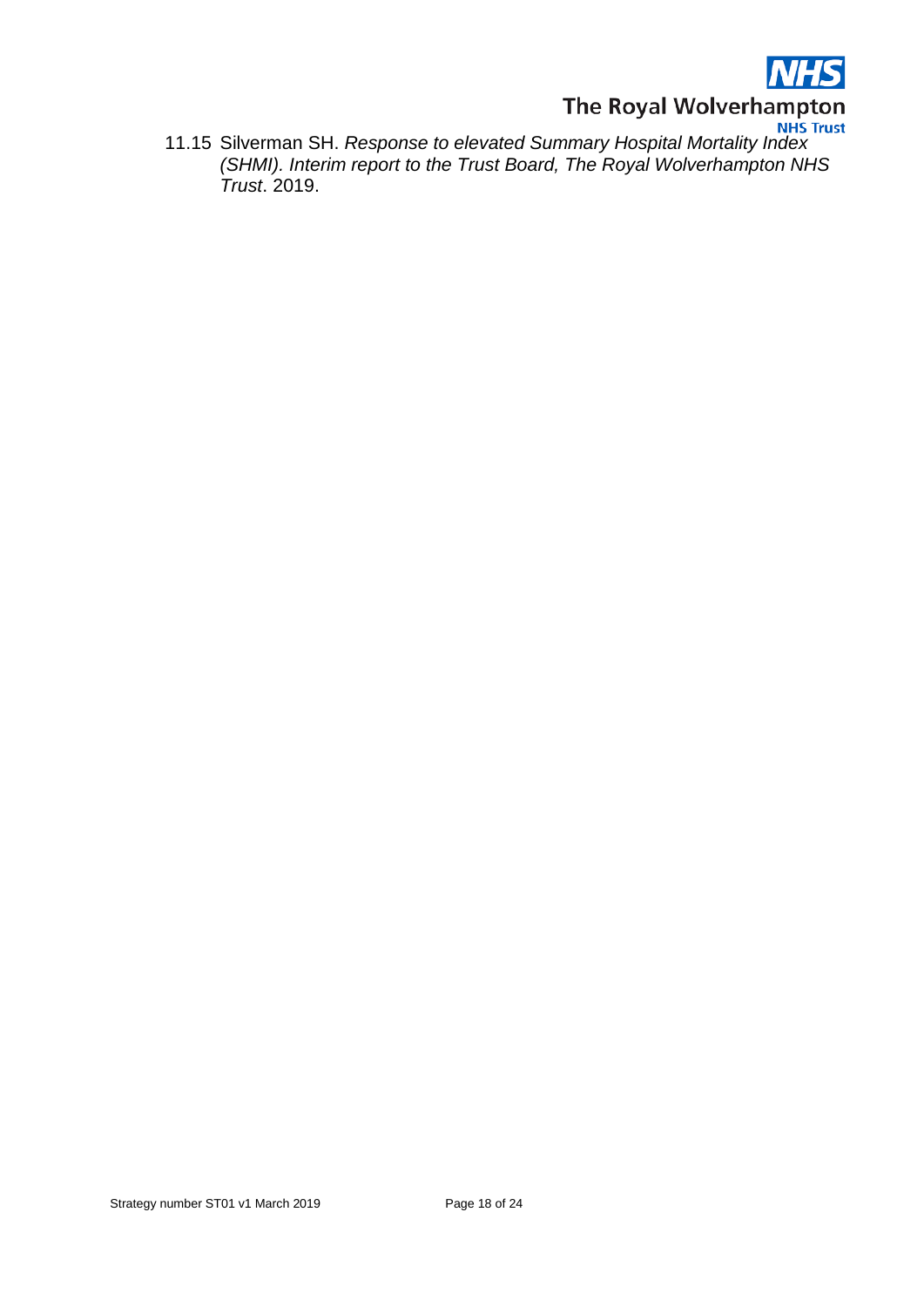

#### **12.0 Appendices**

**Appendix 1. Strategy Action plan Appendix 2. Trust End-of-Life Steering Group Terms of Reference**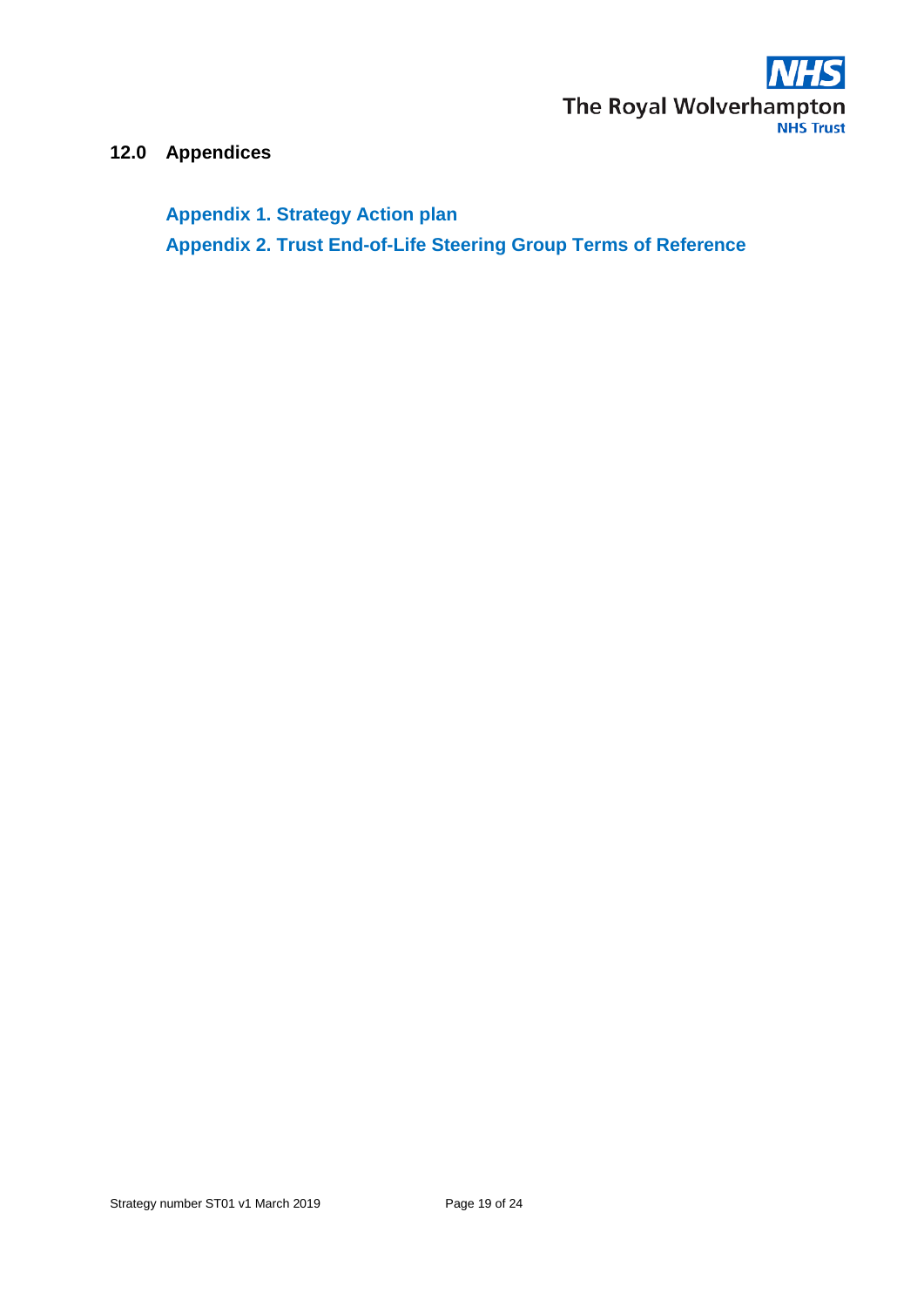

#### **Appendix 1. Strategy Action Plan**

| <b>Action</b>                                                                                                                                                                                                                                                                                                                                  | <b>Ambition(s)</b> | How will we measure success?                                                                                                                                                                                                             | Lead                                                          | <b>Timescale</b> |
|------------------------------------------------------------------------------------------------------------------------------------------------------------------------------------------------------------------------------------------------------------------------------------------------------------------------------------------------|--------------------|------------------------------------------------------------------------------------------------------------------------------------------------------------------------------------------------------------------------------------------|---------------------------------------------------------------|------------------|
| Systematically utilise data, in conjunction<br>with clinical experience, to aid proactive<br>identification of those people who may be<br>approaching the end of life.<br>A 'system driven end-of-life care model' to<br>be developed in conjunction with RWT<br>Clinical Informatics Operational Group.                                       |                    | Number and percentage of people identified as<br>likely to be in the last year of life (in line with<br>local mortality rate).<br>Percentage of dying persons who had been<br>identified as likely to be in the last year of life.       | <b>Trust Clinical</b><br>Lead for End-of-<br>Life Care        | February<br>2021 |
| Ensure personalised care planning for the<br>care of dying adults (last days and hours<br>of life) in line with Five Priorities for Care<br>and NICE guidance 'Care of dying adults<br>in the last days of life'.<br>SWAN individual plan of care for dying<br>adults and associated resources to be<br>consistently used across all settings. | 1,3                | Percentage of dying persons who had SWAN<br>individual plan of care documentation<br>completed.<br>National Audit of Care at the End of Life<br>(NACEL) findings.                                                                        | <b>Chair of Trust</b><br>End-of-Life<br><b>Steering Group</b> | February<br>2020 |
| Ensure identification of a person's wishes<br>and preferences regarding their end-of-life<br>care.<br>Locality wide advance care planning<br>documentation ('My care' and 'Me'                                                                                                                                                                 |                    | Percentage of people identified as likely to be in<br>the last year of life who have had initial<br>advance care planning discussions.<br>Percentage of people identified as likely to be in<br>the last year of life who have completed | <b>Chair of Trust</b><br>End-of-Life<br><b>Steering Group</b> | February<br>2021 |

Strategy number ST01 v1 March 2019 Page 20 of 24

**Appendix 1**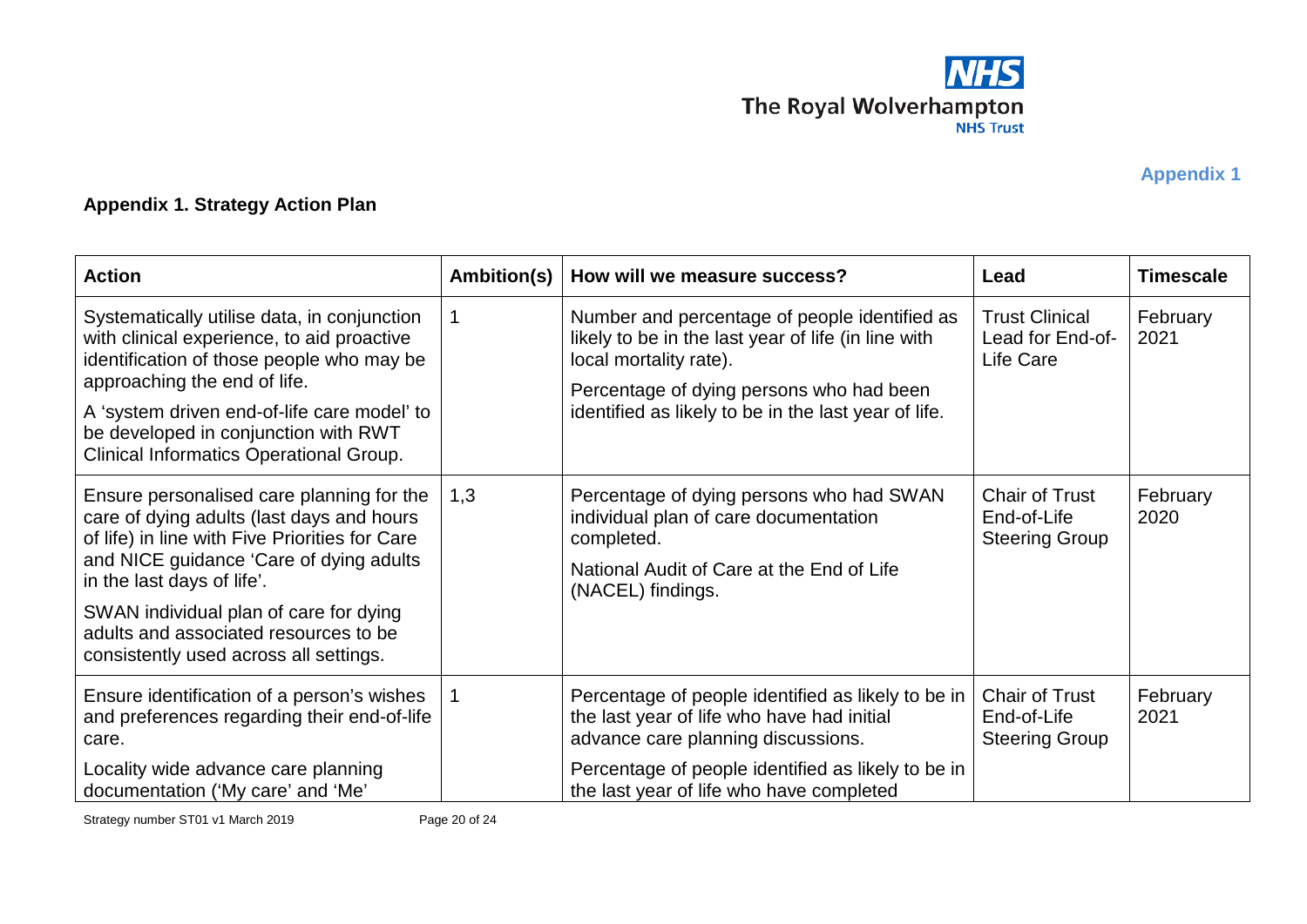

|                                                                                                                                                                                                                                                          |     |                                                                                                                                                                                                                                                                                        | <b>NHS</b> Trust                                       |                                                     |
|----------------------------------------------------------------------------------------------------------------------------------------------------------------------------------------------------------------------------------------------------------|-----|----------------------------------------------------------------------------------------------------------------------------------------------------------------------------------------------------------------------------------------------------------------------------------------|--------------------------------------------------------|-----------------------------------------------------|
| documents) to be used across all settings.                                                                                                                                                                                                               |     | advance care planning documentation.                                                                                                                                                                                                                                                   |                                                        |                                                     |
| Improve access to bereavement and pre-<br>bereavement services, including children<br>and young people and those affected by<br>sudden or traumatic death.                                                                                               | 1,6 | Scoping of current provision and determining<br>actions to address gaps.                                                                                                                                                                                                               | <b>Trust</b><br><b>Bereavement</b><br>nurse            | February<br>2022                                    |
| Develop robust mechanisms for<br>accurately capturing and reporting<br>patients receiving end-of-life care at any<br>point in time.<br>Utilise date to facilitate seamless<br>information transfer as patients' transition<br>between care environments. | 2,4 | The reach of palliative and end-of-life care<br>services (across different diseases, social and<br>ethnic groups and considering specific needs,<br>e.g. children and young adults, mental health,<br>learning disabilities, autism and dementia)<br>routinely monitored and reviewed. | <b>Trust Clinical</b><br>Lead for End-of-<br>Life Care | February<br>2021                                    |
|                                                                                                                                                                                                                                                          |     | Implementation of a locality-wide electronic<br>palliative care co-ordination system (EPaCCS)<br>working in conjunction with partners via the<br>Wolverhampton Integrated Care Alliance end-<br>of-life subgroup.                                                                      |                                                        |                                                     |
|                                                                                                                                                                                                                                                          |     | Percentage of dying persons who had an<br>EPaCCS completed.                                                                                                                                                                                                                            |                                                        |                                                     |
|                                                                                                                                                                                                                                                          |     | Percentage of dying persons who had preferred<br>place of death recorded and percentage dying<br>in their preferred setting.                                                                                                                                                           |                                                        |                                                     |
| Greater integrated working between<br>specialist level palliative care and other<br>specialties, including a 7-day specialist<br>level palliative care face-to-face service<br>within the acute hospital setting.                                        | 2,3 | Increase the acute hospital specialist level<br>palliative care team staffing (business case<br>approved November 2018).<br>Percentage of people identified as likely to be in                                                                                                         | <b>Trust Clinical</b><br>Lead for End-of-<br>Life Care | February<br>2020<br><i>(increased)</i><br>staffing) |
|                                                                                                                                                                                                                                                          |     | the last year of life who have been seen by the<br>acute hospital specialist level palliative care                                                                                                                                                                                     |                                                        | February                                            |

Strategy number ST01 v1 March 2019 Page 21 of 24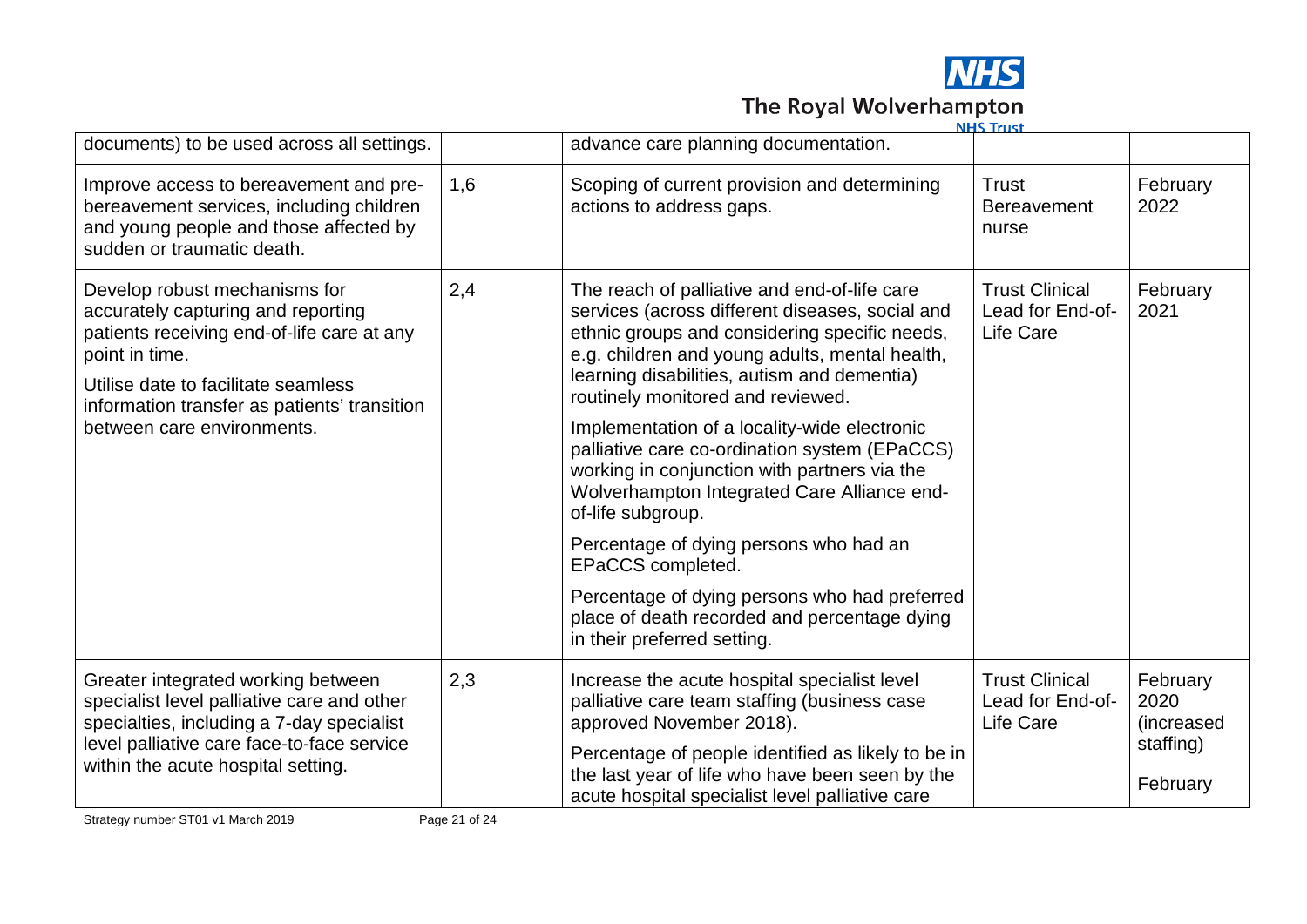

|                                                                                                                                                                                                                                                                                                                                                                                             |       |                                                                                                                                                                                                                                                                                                                                                                                                                                                                                                                     | <b>NHS Trust</b>                                                                                                          |                                      |  |
|---------------------------------------------------------------------------------------------------------------------------------------------------------------------------------------------------------------------------------------------------------------------------------------------------------------------------------------------------------------------------------------------|-------|---------------------------------------------------------------------------------------------------------------------------------------------------------------------------------------------------------------------------------------------------------------------------------------------------------------------------------------------------------------------------------------------------------------------------------------------------------------------------------------------------------------------|---------------------------------------------------------------------------------------------------------------------------|--------------------------------------|--|
|                                                                                                                                                                                                                                                                                                                                                                                             |       | team (or integrated supportive care team)<br>during inpatient admission.                                                                                                                                                                                                                                                                                                                                                                                                                                            |                                                                                                                           | 2021 (7-day<br>service)              |  |
| Clear education framework in place for<br>developing a skilled and competent<br>workforce in the assessment and<br>management of people approaching the<br>end of life.                                                                                                                                                                                                                     | 3,4,5 | Training needs analysis conducted, with<br>comprehensive education programme to<br>address every level of expertise.<br>Collaboration with other palliative care<br>providers to develop education across all<br>settings, promoting shared learning initiatives<br>across boundaries.<br>Feedback from bereaved relatives and those<br>important to them routinely sought, with clear<br>mechanisms for ongoing learning in relation to<br>any actions required.<br>End-of-life care related complaints monitored, | Head of<br>Education<br>and<br><b>Head of Patient</b><br>Experience<br>and<br><b>Trust</b><br><b>Bereavement</b><br>nurse | February<br>2020                     |  |
|                                                                                                                                                                                                                                                                                                                                                                                             |       | with clear mechanisms for ongoing learning in<br>relation to any actions required.                                                                                                                                                                                                                                                                                                                                                                                                                                  |                                                                                                                           |                                      |  |
| Support the promotion of the public<br>discussion around death, dying and<br>bereavement. Improve public awareness<br>about the difficulties people face when<br>nearing the end of life and create a better<br>understanding of the help that is available,<br>taking particular account of the diverse<br>community within the locality of<br>Wolverhampton and the surrounding<br>areas. | 1,6   | Established links with Compton Care<br>Compassionate Communities and other<br>organisations supporting public awareness via<br>the Wolverhampton Integrated Care Alliance<br>end-of-life subgroup.<br>Central information point where people can<br>easily access clear information about local<br>palliative and end-of-life care services,<br>including details about the level of service that<br>they should expect and what they are entitled<br>to.                                                           | Head of<br>Communications<br>in conjunction<br>with Trust End-<br>of-Life Steering<br>Group                               | February<br>2020<br>February<br>2021 |  |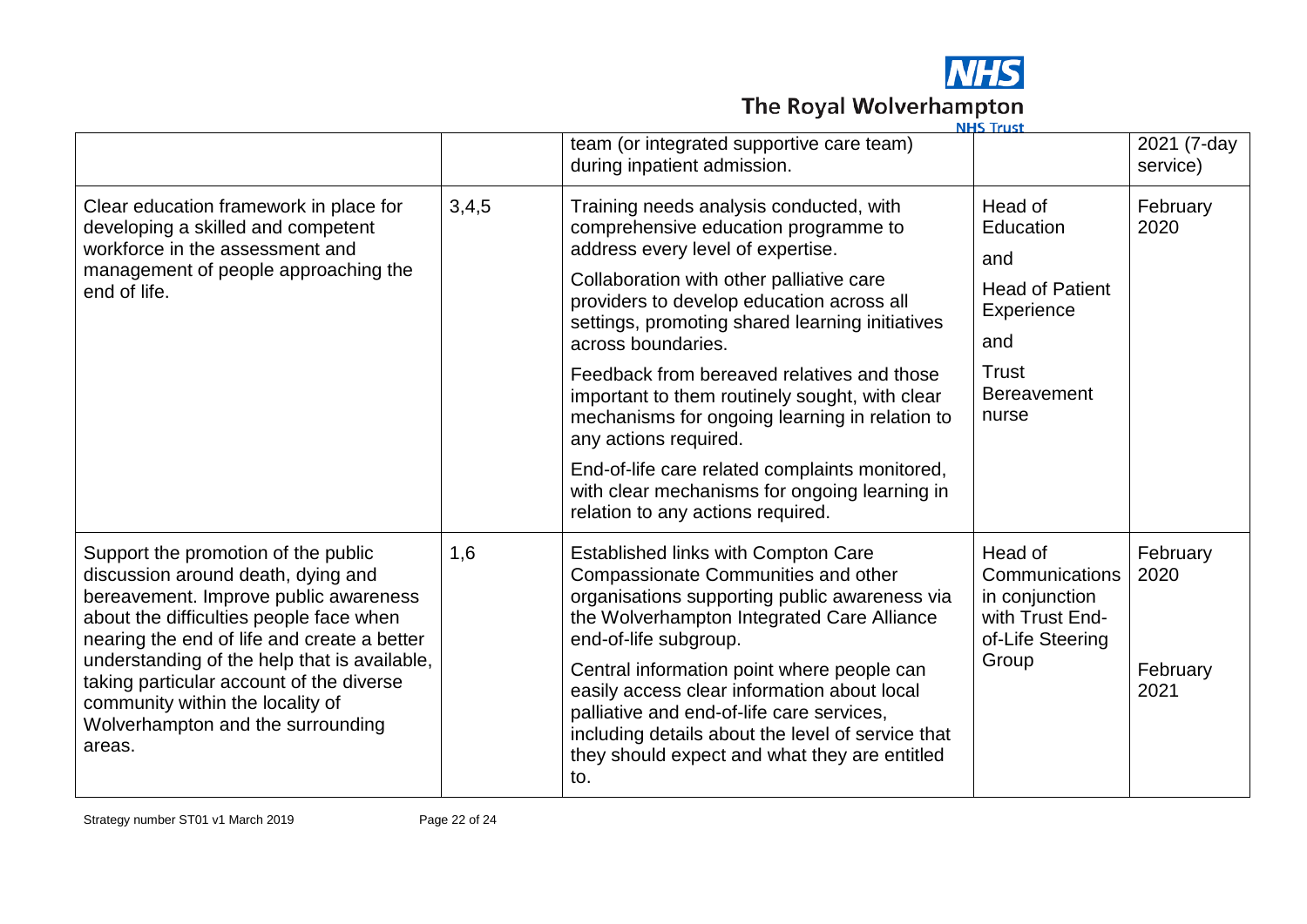